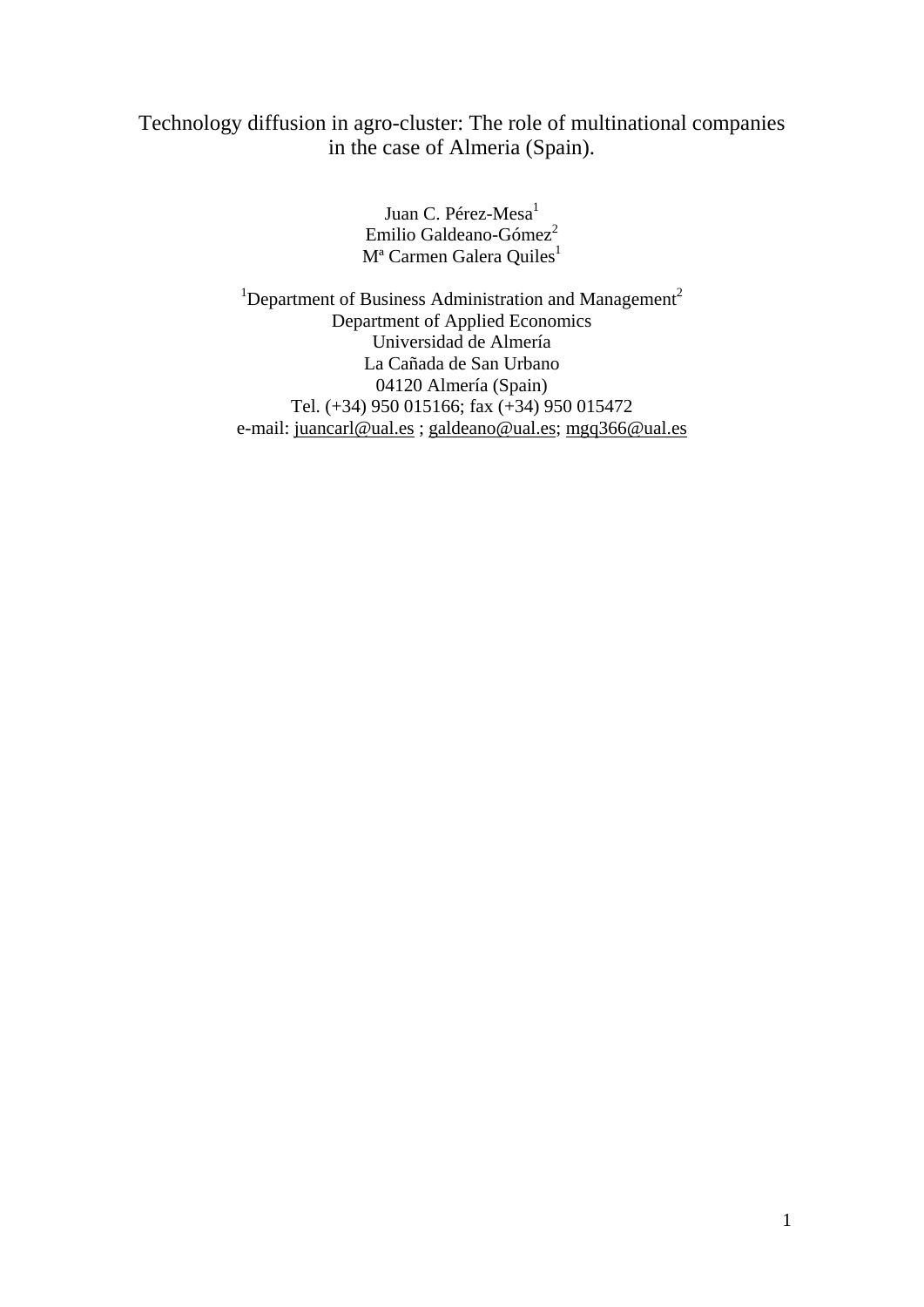## Executive Summary.

Several studies have analyzed the spread of technology by multinational. The conclusions obtained are unsettling. Multinationals benefit more from local branches in terms of knowledge than what they contribute. In an agro-industrial business cluster multinationals are present as supply companies (e.g. seeds and machinery). However, they also play an important role because, in most cases, they constitute company demand (retail distribution chain). In this context, this study intends to verify whether multinationals, by means of these two forms of interaction, encourage the use of generic technology, acting as a vector (carrier) that transfers (diffuses) technology throughout their branch networks. In this sense, we analyze the role of multinational companies within the cluster comprised of production and marketing companies as well as the auxiliary industry for agriculture in the Almeria province (Spain). This study makes it clear that in agroindustrial clusters there are two important channels for the transfer of knowledge to the competition: multinational companies established in auxiliary industry and demand (retail distribution chain). Both actors share the same common denominator and that is to standardize the technology utilized. However, it is a generic kind of innovation and, therefore, is easily transferred to the competition.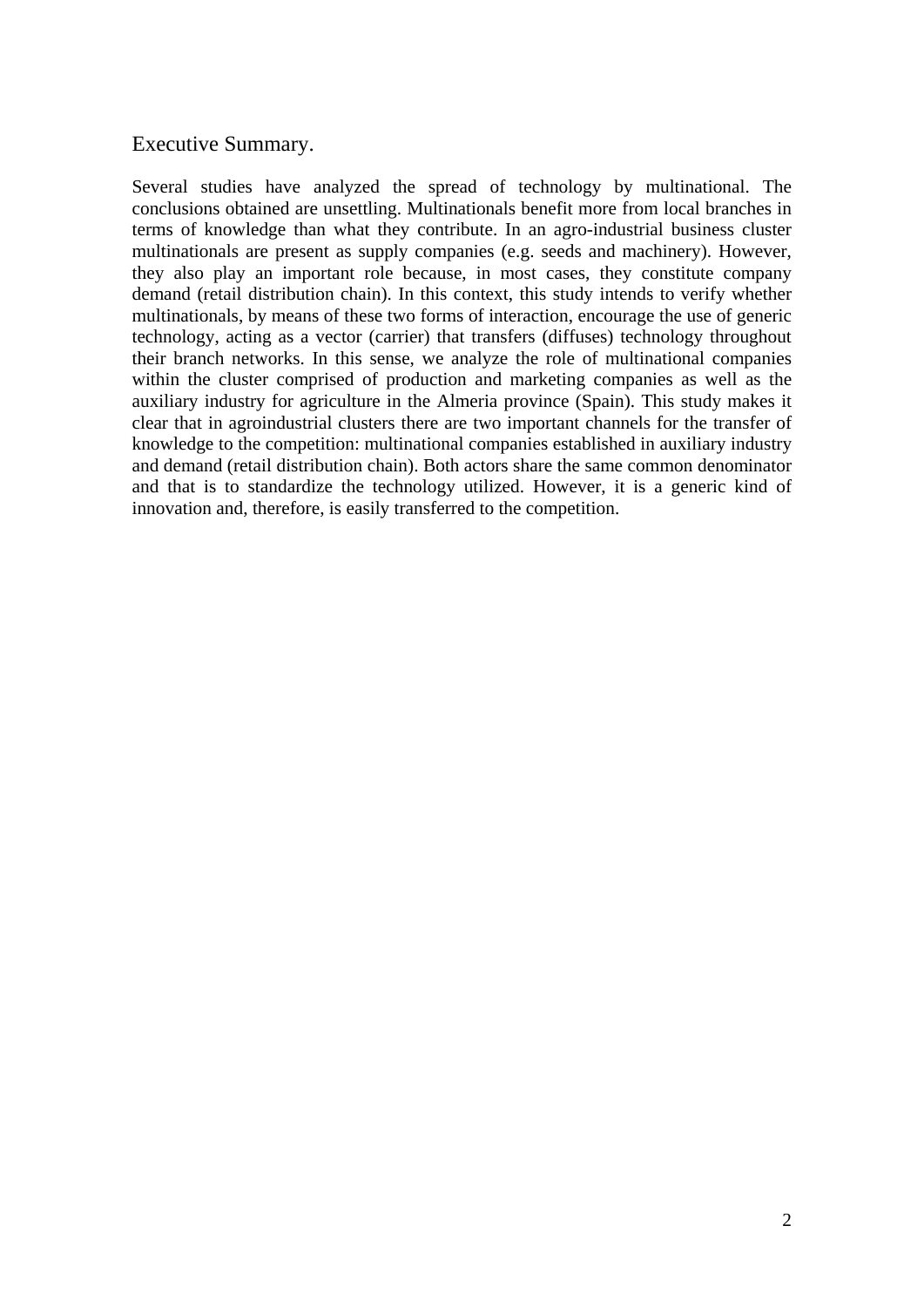## Technology diffusion in agro-cluster: The role of multinational companies in the case of Almeria (Spain).

### Abstract:

Several studies have analyzed the spread of technology by multinational. The conclusions obtained are unsettling. Multinationals benefit more from local branches in terms of knowledge than what they contribute. In an agro-industrial business cluster multinationals are present as supply companies (e.g. seeds and machinery). However, they also play an important role because, in most cases, they constitute company demand (retail distribution chain). In this context, this study intends to verify whether multinationals, by means of these two forms of interaction, encourage the use of generic technology, acting as a vector (carrier) that transfers (diffuses) technology throughout their branch networks. In this sense, we analyze the role of multinational companies within the cluster comprised of production and marketing companies as well as the auxiliary industry for agriculture in the Almeria province (Spain).

Keywords: transfer of technology, agribusiness, multinational. JEL: M21, Q13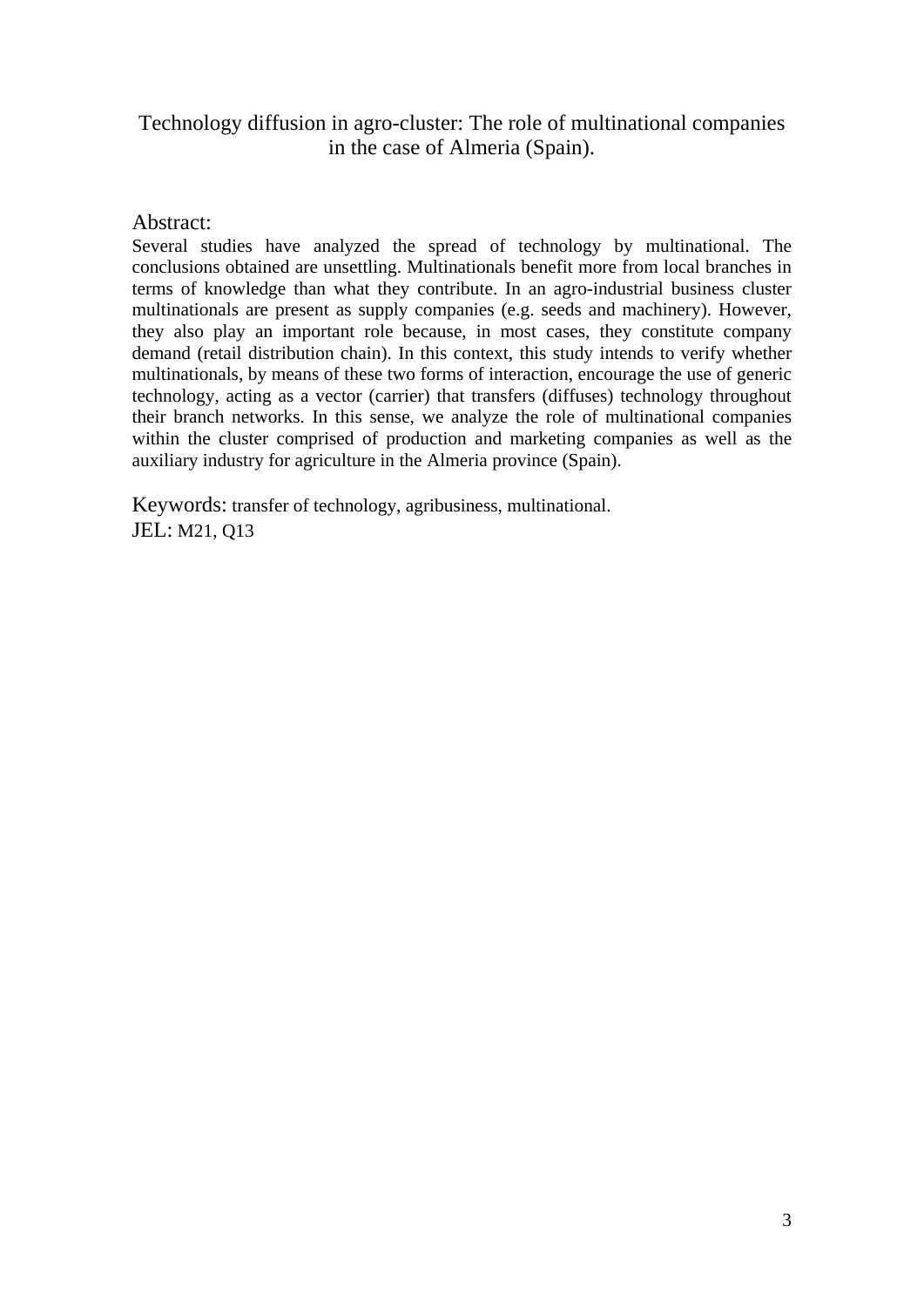Introduction: justification of the study.

Various studies have analyzed technology diffusion in multinational companies and how they utilize knowledge generated within business clusters (Almeida, 1996; Frost, 2001; Nobel and Birkinshaw, 1998; Singh, 2004; and Zhao, 2003). The conclusions obtained are unsettling. Multinationals benefit more from local branches in terms of knowledge than what they contribute. In an agro-industrial business cluster multinationals are present as supply companies (e.g. seeds and machinery). However, they also play an important role because, in most cases, they constitute company demand (retail distribution chain). In this context, this study intends to verify whether multinationals, by means of these two forms of interaction, encourage the use of generic technology, acting as a vector (carrier) that transfers (diffuses) technology throughout their branch networks.

In order to conduct this analysis, it is necessary to discern whether the main function of clusters is the generation or diffusion of technology and if it possesses its own technology (adapted), i.e. different from those in other competitive areas (for example, Morocco, Turkey or Egypt). Another hypothesis that we will verify is whether the incorporation of technology takes place as result of cluster initiative or if it is motivated by demand (retail distribution chain) and, therefore, if retailers provoke general innovation in all the zones where they supply, creating a more intense competition. From a theoretical point of view, this study features the novelty of describing new communication channels between business clusters and their immediate environment, via companies located outside this local sphere (demand), which in the end determine their function.

The aspects addressed in this study will be of use insofar as: i) they help companies recognize that the creation, transfer and application of knowledge are sources of competitive advantage (Almeida et al., 2002; Zollo and Winter, 2002), and that ii) the positive effects of knowledge diffusion derived from the geographical aglomeration of activities (Baptista, 2001) can be neutralized by the transfer, to competition, of technology that they produce, that is, the demand (retail distribution chain) and all other multinationals from the auxiliary industry located in the business cluster.

Great attention is paid to the role of multinational companies within the cluster comprised of production and marketing companies as well as the auxiliary industry for agriculture in the Almeria province (Spain). This cluster has a turnover of 3.469 million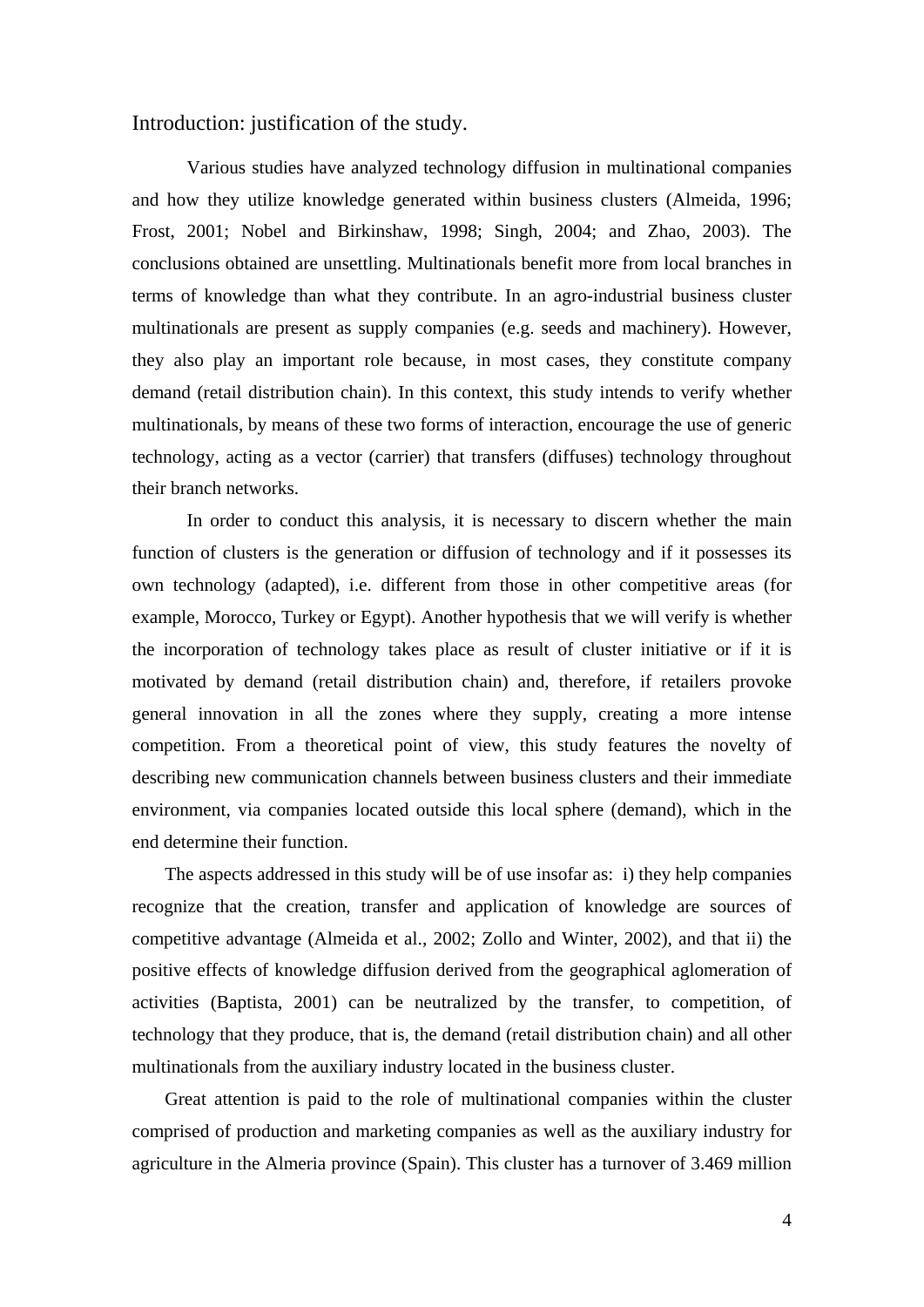euros. The Spanish vegetable sector is found mainly on the Mediterranean coast and Canary Islands, areas where the world's largest concentration of greenhouses is located (27,500 Ha). The value of the Spain's vegetable production is 7,147 million euros and represents the most important portion of the final agricultural production in Spain (19% of the total).

Theoretical Framework.

Analysis Variables.

This paper tries to see how three variables that affect the agro-industrial cluster are related: i) effects attributable to it (creation and diffusion of technology), ii) the development degree and iii) the presence (or not) of multinationals. The proposed diagram (Figure 1) reveals a bidirectional relationship between all variables. However, subsequent analysis will focus on how multinationals may influence the functions of the cluster forcing the use of a standard technology. Also, we examine how the existence of a technology, created in the cluster, can be transferred to competitors through the multinational company. Both issues are in turn linked with the degree of development of the cluster. Therefore, there is a large analysis framework that we will try to condense by verifying a series of propositions that are defined below.



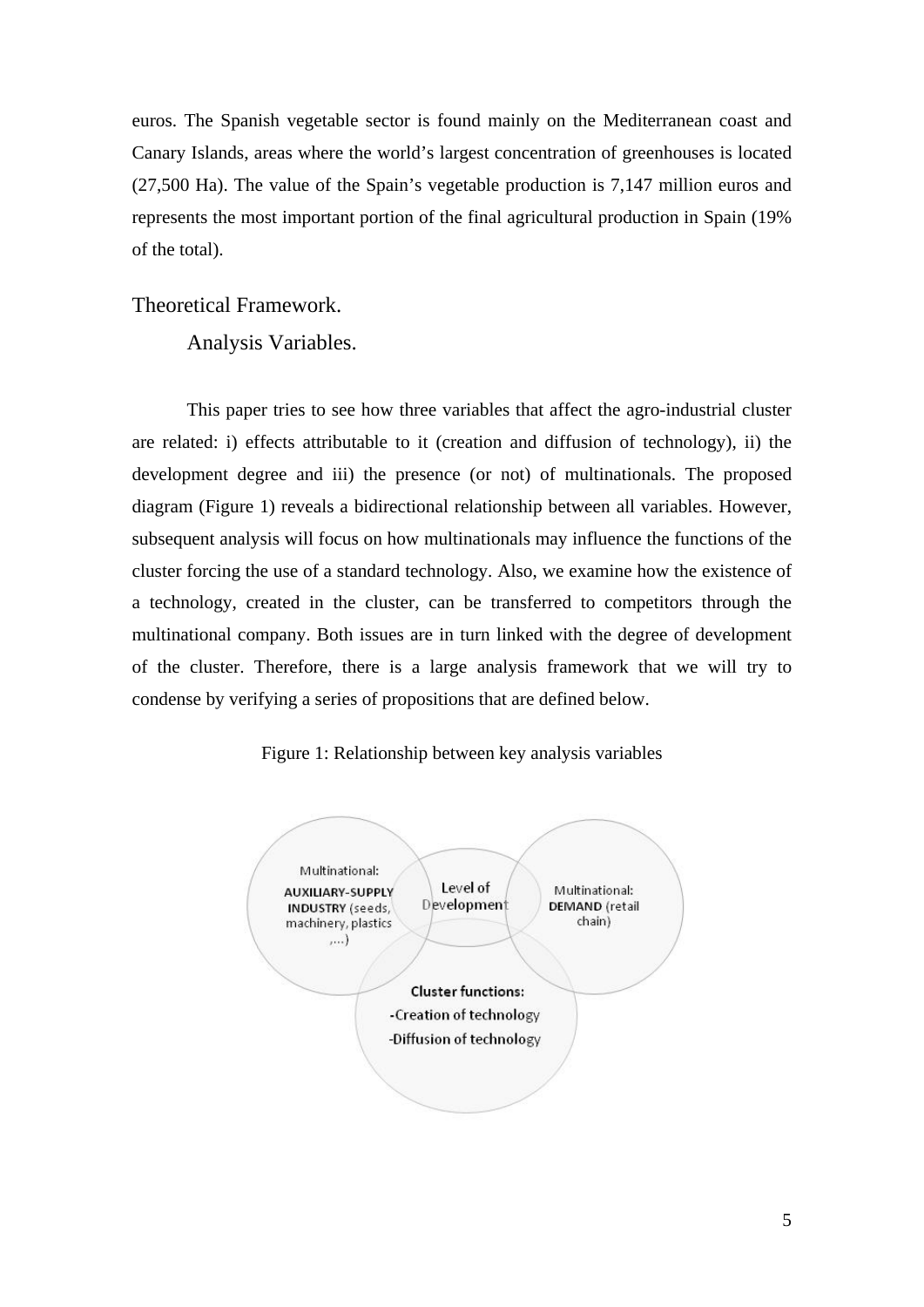The role of the Almeria (Spain) horticultural cluster: diffusion and development of technology.

Various studies have focused on the process of disseminating new technology. The traditional approach emphasizes the transmission of information, that is, as time goes on, more companies will use a technology until a saturation point is reached. This process will evolve according to a logistical function and will manage to lower the risk of adoption (Mansfield, 1961). The empirical applications of this approach (Levin et al., 1987; or Mansfield, 1993) demonstrate that this process is gradual, not instantaneous (Geroski, 2000). Later studies have led to different adoption models, which mostly try to explain why slow advances arise during initial stages. Karshenas and Stoneman (1996) relate the factors that influence the diffusion of innovation: i) the characteristics of the company (range effect); ii) the existing number of users (stock effect) and iii) the order in which the innovation is adopted (order effect). There are very few references explicitly concerned with the role that the type of technology plays in the diffusion process, although this question is, however, implicitly addressed in the previously cited models, making it clear that a generic or standard technology is more easily transferred (Gatignon and Robertson, 1986).

Also, these studies suggest that geography is a very important factor in the development and diffusion of technology: their effects are positive on relatively nearby companies and seem to overcome the negative consequences of the agglomeration of the competition (Porter 1998a). Nevertheless, we must consider that these effects depend on the kind of knowhow and characteristics of the industries (Audretsch and Feldman, 1996). In this context, interpersonal connections and the establishment of networks play important roles in the transference and generation of knowledge and, therefore, in the competitive capacity (Baptist, 2001; Tallman et al. 2004; McEvily and Zaheer, 1999). Other sources of innovation in clusters are: regional associations (McEvily and Zaheer, 1999), or spillover effects (Saxenian 1990, Malmberg and Power, 2005; Maskell, 2001).

In general, there are numerous published sources about clusters, but it is difficult to classify them: it would be useful to know their main role. These questions can be related to their degree of evolution. In this sense, Porter (1998b), when he studies clusters based on the development of the country where they are located, observes that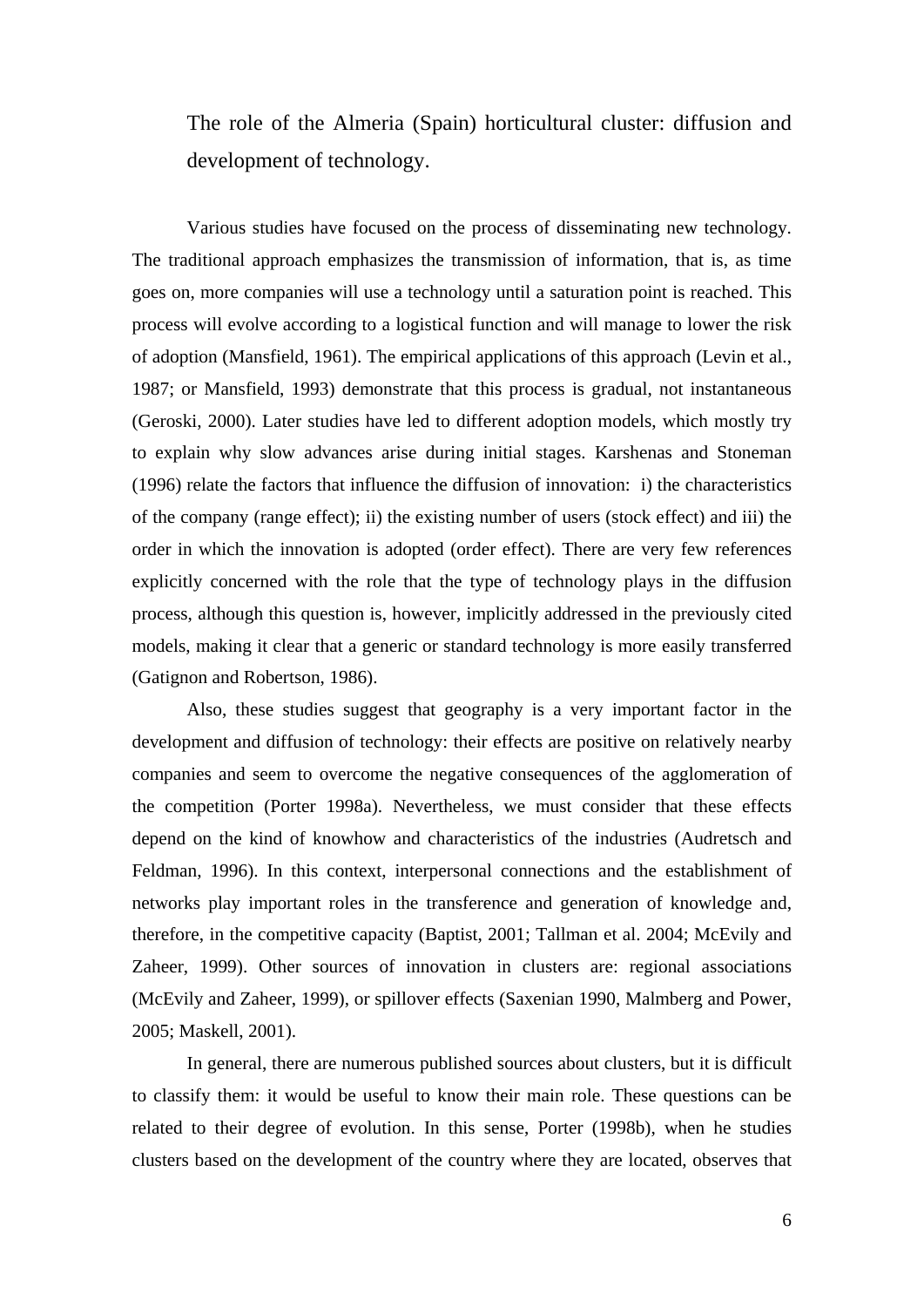the least developed of them have minor depth and influence, and use foreign technologies. Extending this classification, we can say that in a "basic" cluster the diffusion of generic technologies will be the main role and, in a "total" cluster, the development and diffusion of new technologies will be the fundamental effect. Following this argument, we would be able to know, in an indirect manner, the status of the cluster by observing the adopted technologies and the final output.

As discussed above, we may ask what the main role of the Almeria horticultural cluster is. For that reason, we make the following proposition:

■ The main role of the cluster is the diffusion of technology (not its development), *and the most important difference of Almeria (Spain) in relation to other clusters is the "speed" of this process.* 

In addition, and as a complement to the previous statement, the presence of multinationals in the zone will be analyzed. The question about the existence of this kind of firm in clusters does not have only one answer. In many cases its presence simply looks for a place that serves as an export platform (Ketels, 2004). In our case, the answer to this question will be important because it can explain the potential of differentiation of the area: a technology imposed by this type of company will be easily imitated by the competition. However, a technology of one's own will be a source of competitive advantage. As a conclusion, we will try to verify if:

 *The supply of technology is controlled by multinationals, i.e., the available technology is generic and it is not adapted to the characteristics of the area.* 

Demand as a driving force behind change.

 We are unable to find a categorical answer to the question as to what motivates the creation and diffusion of technology. On one hand, we can argue that the growth of scientific knowledge is the fundamental driving force that leads companies to innovate (technology push). From this perspective, Roder et al. (2000) see a clear link between R+D, patents, industrial concentration, and the size of the companies as sources of innovation. From a different point of view, it is demand that stimulates the new applications (demand pull). At the present, it seems logical that if we consider innovation to be an economic activity, demand will play a predominant role. Other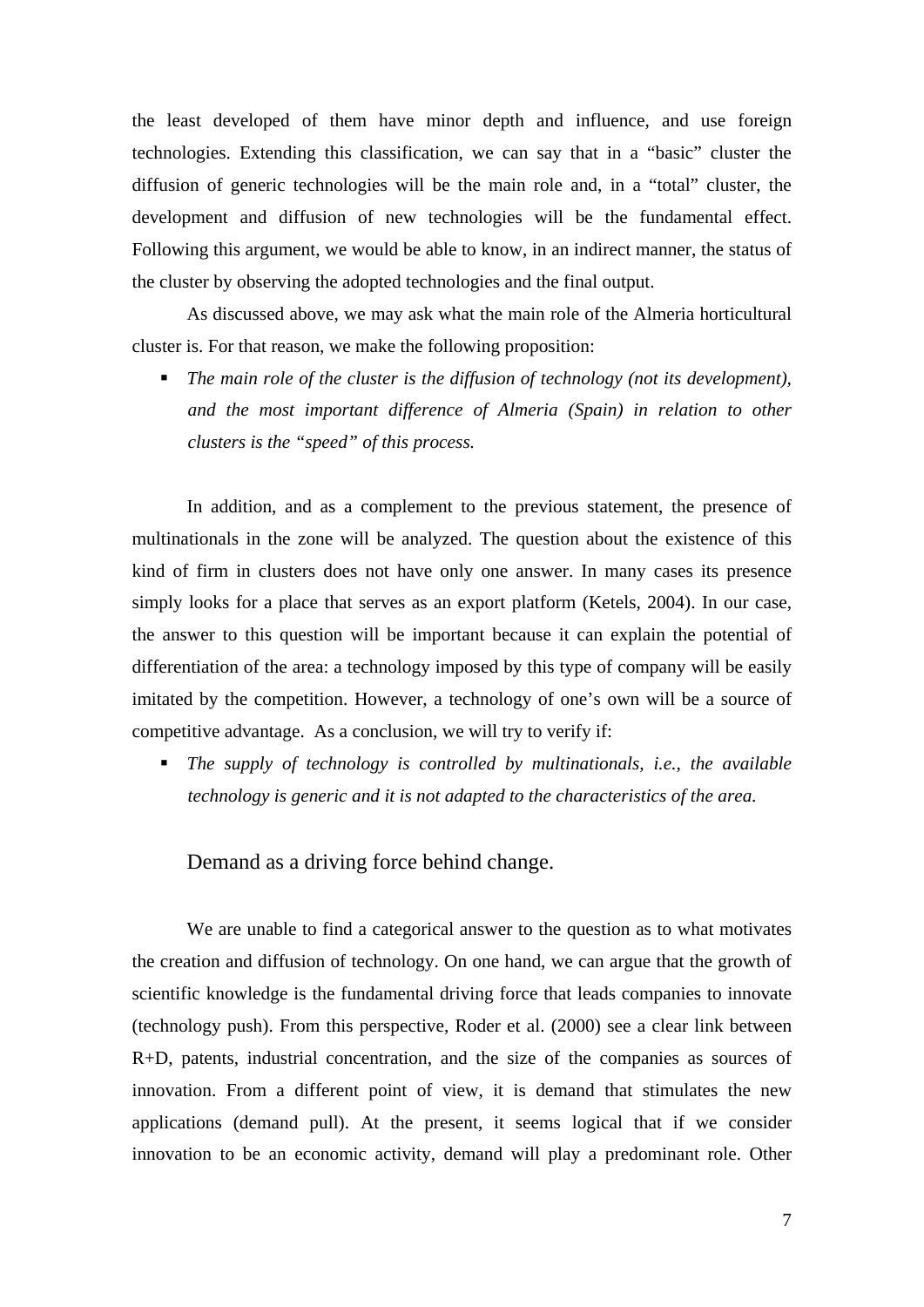Eclectic ideas have also been published (e.g. Burgelman and Sayles, 1986). In line with the previous concept, Bruce and Meulenberg (2002) comment that traditional demand orientation or technology push, applied to the agro-food sector, are overly simplistic since the stategy that companies follow will depend on the culture and market in which they operate.

It has been empirically demonstrated that innovation depends on the geographic proximity to markets, in other words, it depends on the final demand (Bottazi and Peri, 2000). William (2003) argues that the provision of innovation is controlled by demand and, therefore, the progressive character of innovations cannot be assumed because there is an accelerated process of new product propagation. On the other hand, it is known that small and medium companies show a resistance to change (more intensive in the primary sector) that limits their competitiveness (Minguzzi and Passaro, 2000).

Demand is very important in the agro-industry where ideas are generated throughout the value chain (Rama, 2005). Agro-industry uses the suppliers of machinery or packing as a source of innovation, but also their clients and especially the distribution chains (Christensen et al., 1996). This fact makes it possible for the supermarket to be the *spark* of the innovation process because it has continuous contact with consumer needs and demands. In this sense, we will try to verify the following hypothesis:

 *The innovation pusher of the Almeria (Spain) horticultural cluster is the demand (retailers); therefore, it pushes local and external suppliers: increasing competition.* 

Description and analysis of Almerian agro-industrial cluster.

Procedures and methods.

The information used in this paper was obtained through interviews conducted in 2007 of representatives of the horticultural production sector and the agricultural auxiliary industry of Almeria, whose greatest supporters are: The Association of Harvesters and Exporters of Fruit and Vegetables of Almería (COEXPHAL), the Growers Association of Almeria (ECOHAL), and the Foundation for Auxiliary Technologies for Agriculture (TECNOVA). Additionally, these partnerships have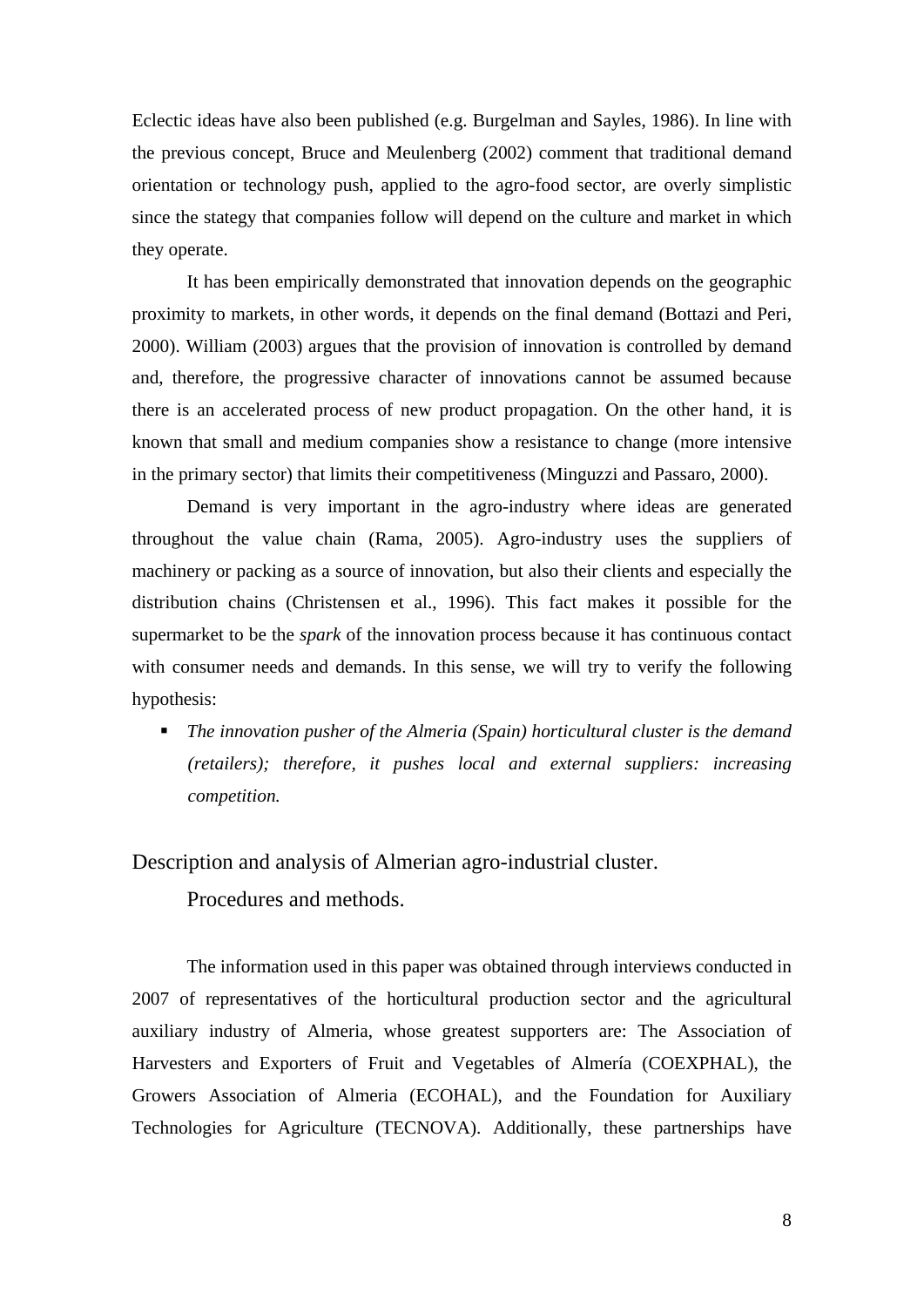provided information from their own databases. Contact was also made with individual firms belonging to these entities.

COEXPHAL, founded in 1977, represents 70% of Almeria horticultural production and 75% of exports. This association is also the Almeria delegation of the Andalusian Federation of Agricultural Cooperative Enterprises (FAECA). COEXPHAL (and FAECA) currently has 110 companies as members. ECOHAL was created in 1986 and includes 6 limited companies (all auctions) with large marketing volume: they represent about 20% of the production and 15% of total Almeria exports. TECNOVA (created in 2001) includes 116 companies with services related to agriculture.

The Network of Vegetable Exporter Companies and its Relation to Auxiliary Industry.

The Almerian horticultural production-marketing system and its auxiliary industry constitute a production-marketing cluster (Figure 2) in which intense territorial concentration favors a continuous relationship and constant communication among its members. This is possible by means of many different channels: symposiums, conferences, courses, exhibitions, personal and professional contact, worker exchange and specialized local publications. This relationship is so close that the transfer of knowledge takes place virtually in real time, which makes immediate response to any unexpected event possible. In regards to individual relationships we must also mention the existence of certain business associations which promote these kinds of relationships as well, such as COEXPHAL, ECOHAL and TECNOVA.

From a technological point of view, it can be said that the horiticultural production system is characterized by:

- A model which has not seen abrupt technological advances, that is, there has been not radical, but progressive innovation.
- A pragmatic model based on a method of trial and error.

1

In the introduction process for an innovation a distinction should be made between the production system and that of marketing<sup>1</sup>. The majority of innovations have

<sup>&</sup>lt;sup>1</sup> In Almeria (Spain) it is difficult to differentiate between the concept of production and concept of marketing: the implementation of technology by farmers is derived from a process that, in some situations, originates from the marketing company itself (be it a cooperative or not). Therefore, when mention is made of technology applicable to marketing, we refer to the utilization of technology that takes place during the phase of sale.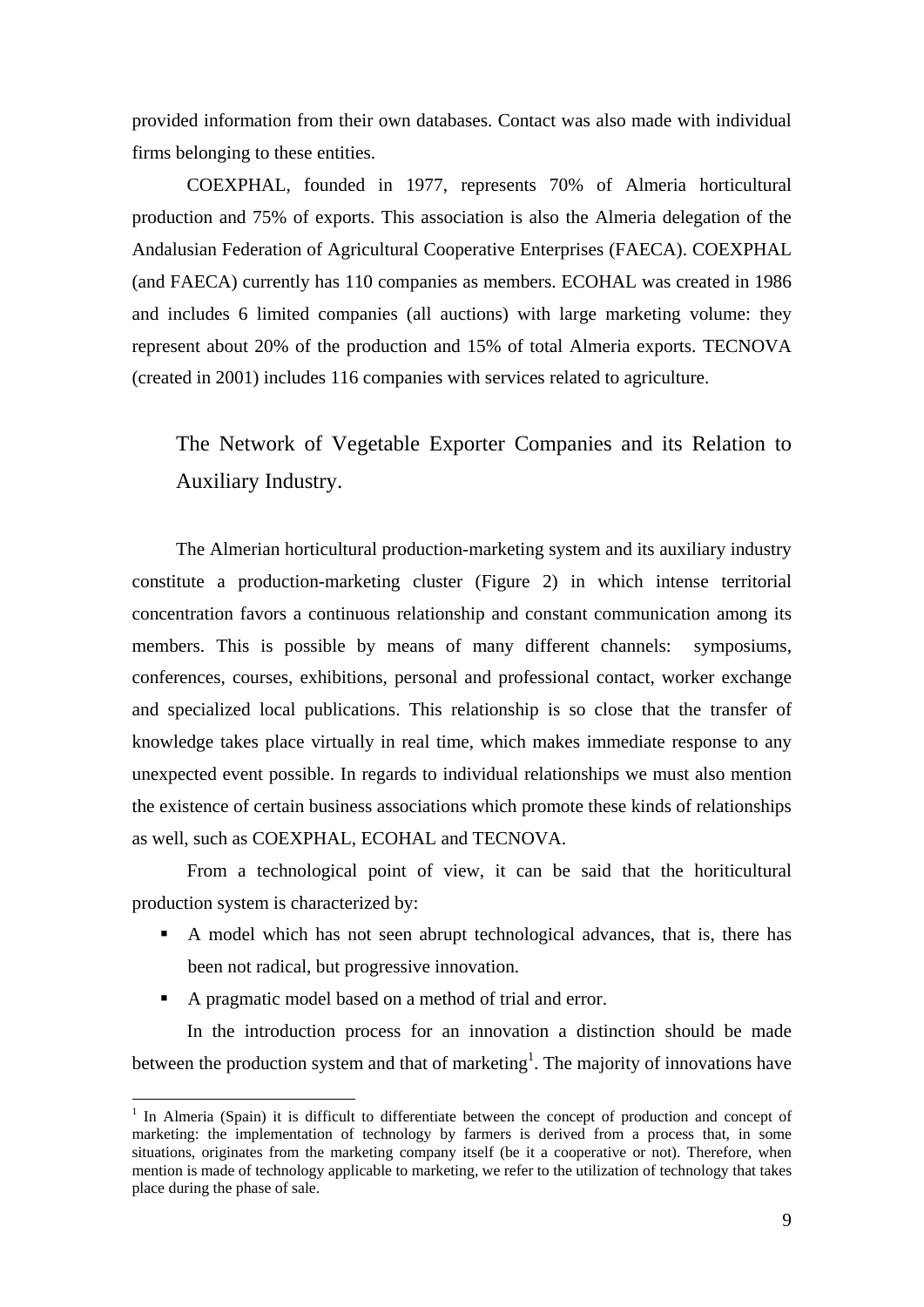been developed in production: "enarenado<sup>2</sup>" (1967), hybrid seeds (1975), drip irrigation (1977), thermal plastics (1982), inline drippers (1983), structural improvements to greenhouses (1985), natural pollination (1990), "long shelf-life" varieties" (1991), prefabricated greenhouse structures (1995), soiless growing and automated irrigation systems (1997), climate control (2000), widespread use of Integrated Pest Management (2007).



Figure 2: Almerian Horticultural Cluster System.

However, in the marketing phase, there has not been an incorporation of technology; rather, there has been a renewal as a result of depreciation and not strategic planning. Focusing on this phase alone, it is possible to enumerate the most relevant innovations in recent years:

1. Product innovation<sup>3</sup>. Standing out in this point are quality certifications (UNE 150,000, GLOBAL-GAP, ISO 9000, ISO 14,000, British Retail Consortium), advanced application of Hazard Analysis and Critical Control Points and

1

<sup>&</sup>lt;sup>2</sup> "Enarenado" is an agricultural technique which implements the creation of a low permeable soil.

<sup>&</sup>lt;sup>3</sup> This refers to actions designed introduce new formats/designs in the market, create websites, certifications, new payment methods, material changes in production,...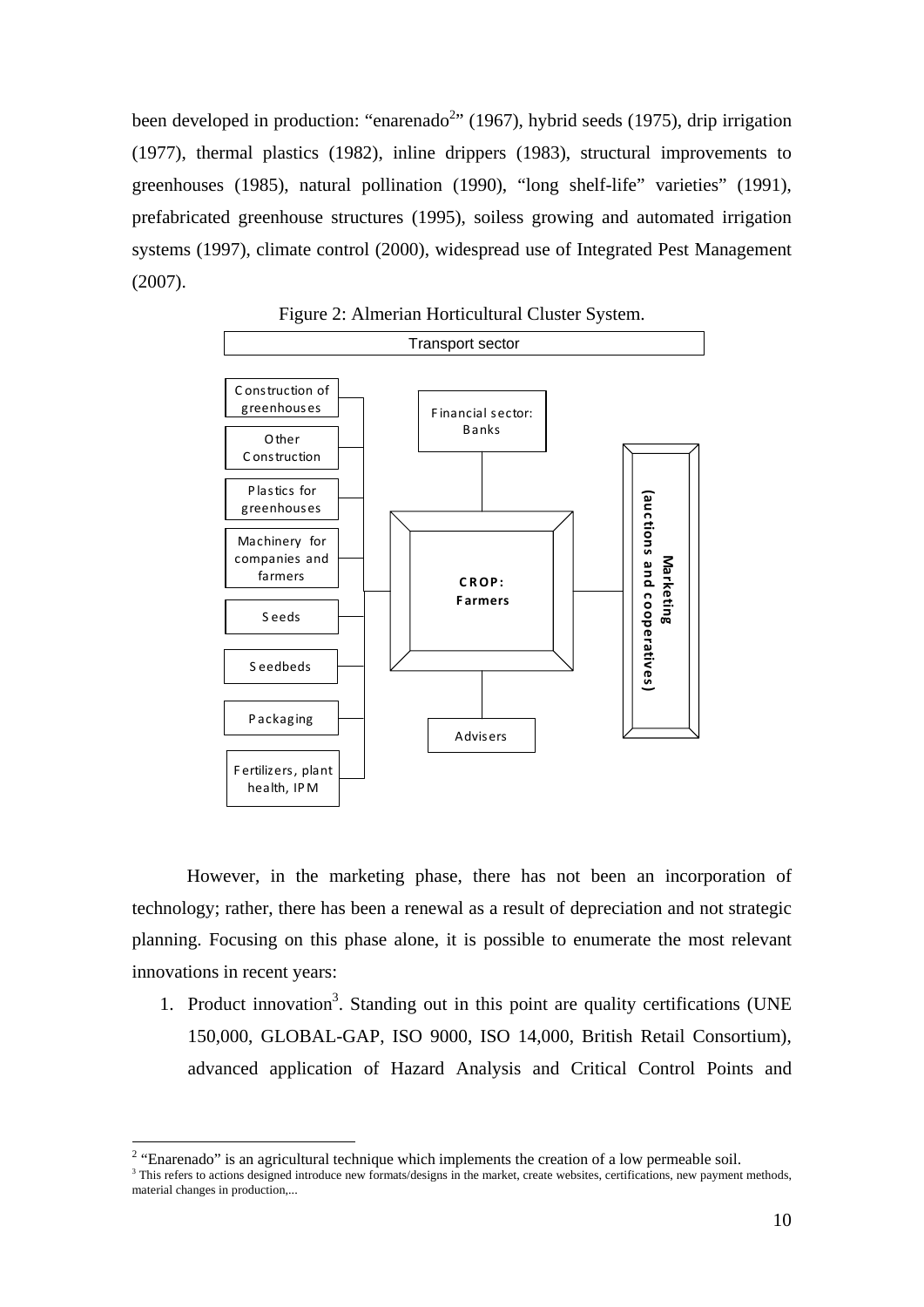tracking, varietal improvement<sup>4</sup> considering it has an effect on marketing, and the recent initiatives to introduce processed products.

2. Process innovation<sup>5</sup>. Novel standouts include the implementation of RFID technology<sup>6</sup> to tracking processes and the development of performance monitoring systems in packing plants.

There is a negative aspect that should be mentioned and that is that many of these achievements had to be motivated by the publication of specific regulations, although its implementation had gone far beyond mere compliance with the law.



Figure 3: Almerian Horticultural Marketing System.

 $% =$  Shows the percentages sold by each channel. Source: Own elaboration, designed for this study using survey of salespeople in the sector.

As can be seen, Almeria's marketing companies are significantly lacking in innovation, that is, despite everything already achieved, changes have been small: the range of products is identical to 10 years ago (De Pablo and Pérez-Mesa, 2004) and the

<sup>5</sup>This refers to electronic catalogs, electronic sale, new communication systems, customer service centers, network system improvement, software for supply chain management, etc.

<u>.</u>

<sup>&</sup>lt;sup>4</sup> Although this merit belongs to the seed companies.

<sup>6</sup> Radio Frequency Identidication.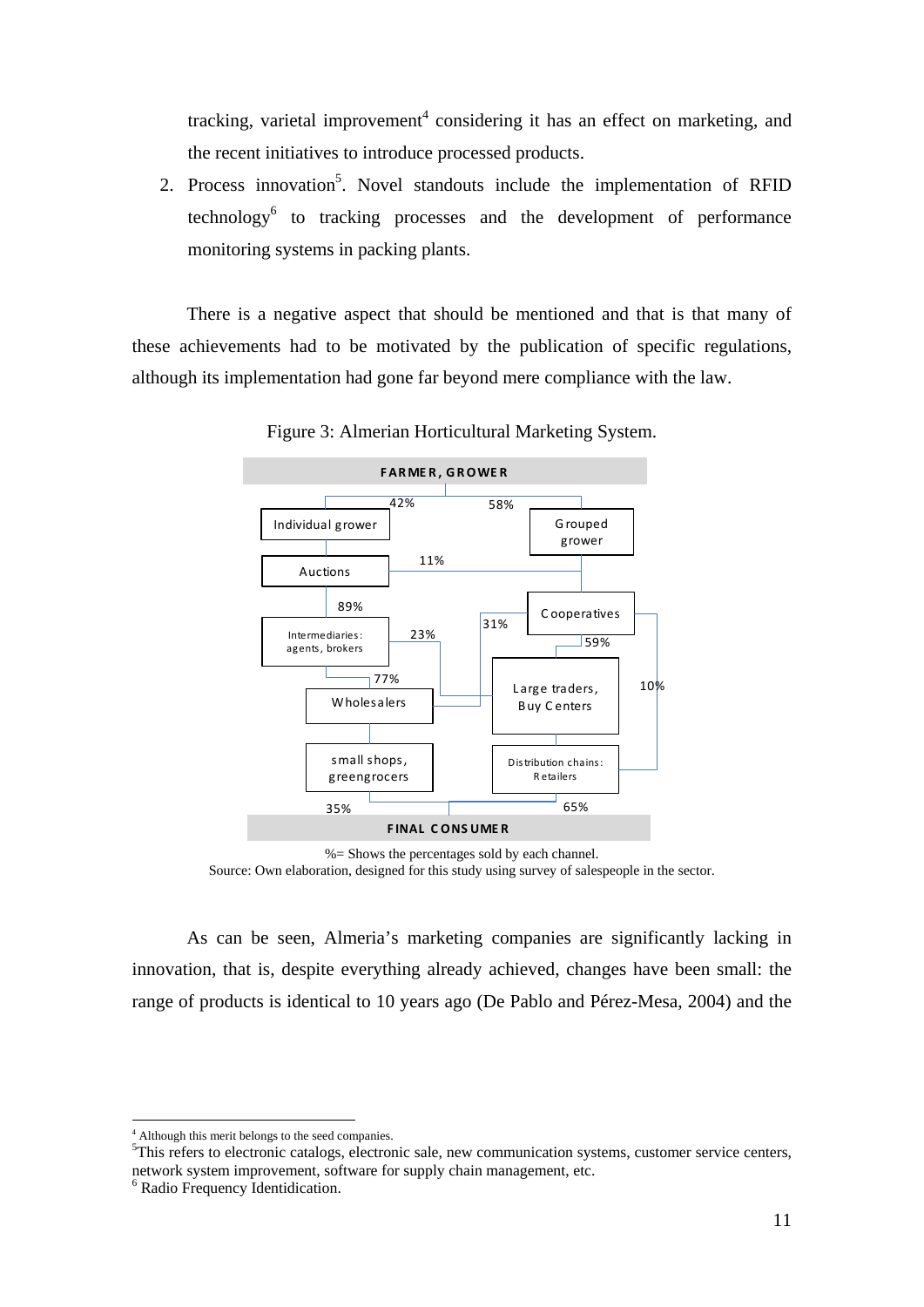formulas of presentation have not notably varied either<sup>7</sup>. In other words, a generic product is being sold. There is also no attempt made to approach consumers directly, i.e. an "interpretation" of their needs is provided by an intermediary client. The sale chain is so extremely long before it actually reaches the final customer that it is impossible to know firsthand what their habits and demands are. As can be seen in Figure 3, it is the ... of distribution that are ultimately in charge of gathering all information and providing it to companies as this is a required obligation stipulated in their supply contracts.

In short, at first look, and because of the existing type of innovation, it seems possible to deduce that this is developed thanks to the existence of a strong auxiliary industry and the "imposition" of intermediate demand (retail distribution chain). The rest of this study will seek to confirm whether this previous statement corresponds with reality.

# Multinational Presence: Is Auxiliary Industry the Key to Innovation in the Cluster?

We will be begin by answering the following question. Who is hiding behind the auxiliary sector of agriculture? In order to respond we will study the three most important industries by turnover: seed companies (turn over 23% of the entire auxiliary sector); plastics industry (21% of turnover) and the packaging and packing industry (15% of the total).

In regards to production and sale of seeds, there are six very important companies: Enza Zaden, Hazera, Nunhems, Rijk Zwaan, Eurosemillas and Western Seed. Most of these companies conduct research on other crops, apart from horticultural ones, including genetic modification and biotechnology.

As regards the plastics industry, the principal companies in the sector have undergone nation-wide mergers (Spain). Those groups that remain have become multinational companies with headquarters in Spain and Turkey, as well as delegations in Central and South America, Kenya, Tanzania, China, Morocco, Germany and Tunisia.

1

 $<sup>7</sup>$  In fact, of the 669 foods and beverage product launches in Spain in 2003, 90% were additions to existing</sup> product ranges (Nueno, 2004). This verifies the difficulty of developing new products (and subsequently maintaining them on the market).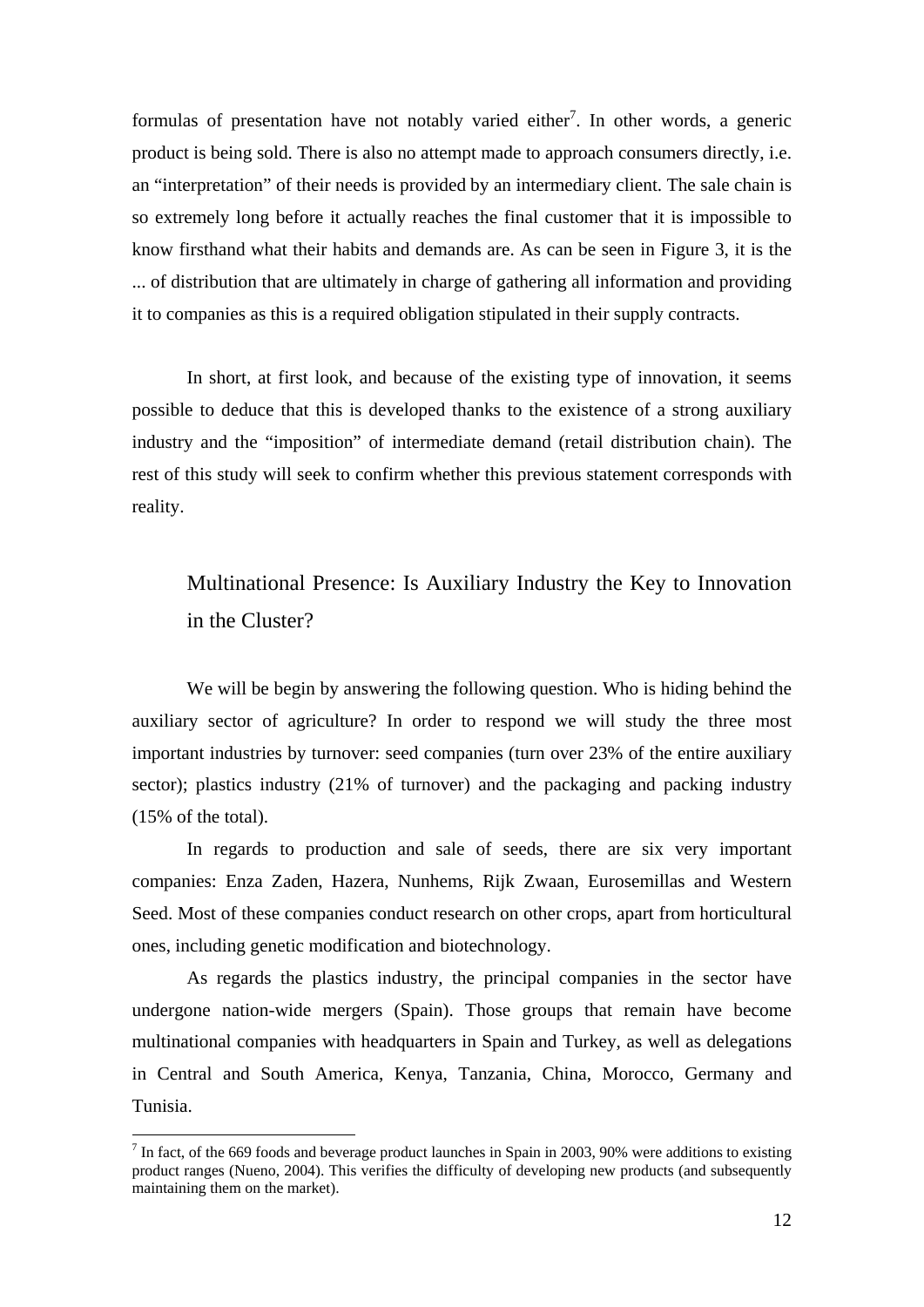As for the packaging and packing industry, companies in the sector are of a less regular nature than those dedicated to the seed or plastics industry. Furthermore, these companies combine their activities, logically, with the sale of machinery dedicated to horticultural handling, as is the case of Smurfit Kappa, which is present in Europe, Latin America, and even China.

In more general terms, among both the industries analyzed and the auxiliary sector as a whole, there is a tendency to search beyond the local market to find new ones, i.e. sales efforts are being focused in Central and South America, mainly in Mexico and Brasil as well as in northern Africa, mainly in Morocco.

We come to the conclusion that auxiliary industry is a sector with a multinational presence which provides a generic technology. Any variations made to products in order to adapt them to the local market are minor (with some exceptions). This statement is confirmed by observing that 67% of the suppliers for this industry are from outside the province (Cajamar, 2001). Manufactured products are produced quickly transferred to competing areas by means of an extensive network of branches, and consequently marketing companies obtain no competitive advantage from using them.

The difference, in respect to other competing fields, is not based on the function of the auxiliary industry (and the marketing industry) as a creator of innovation, but rather on the fact that it participates in the process of technology diffusion and its subsequent acceptance by farmers, cooperatives, agrarian transformation associations and produce exchanges. This process is based on strong local concentration of activities, active work on the part of associations and research bodies – be they private or public – and the presence of dynamic adminstration. In light of the above, production investment is the key to this development, something which would not have even possible without an agile financial system, whose top exponent is Caja Rural Intermediterránea (the most important bank in the area).

### A Real-Life Example of Innovation.

This example contains many of the statements that have been set out in this article, which can be summarized in the following manner: "demand commands, the means of diffusion function and auxiliary industry takes advantage"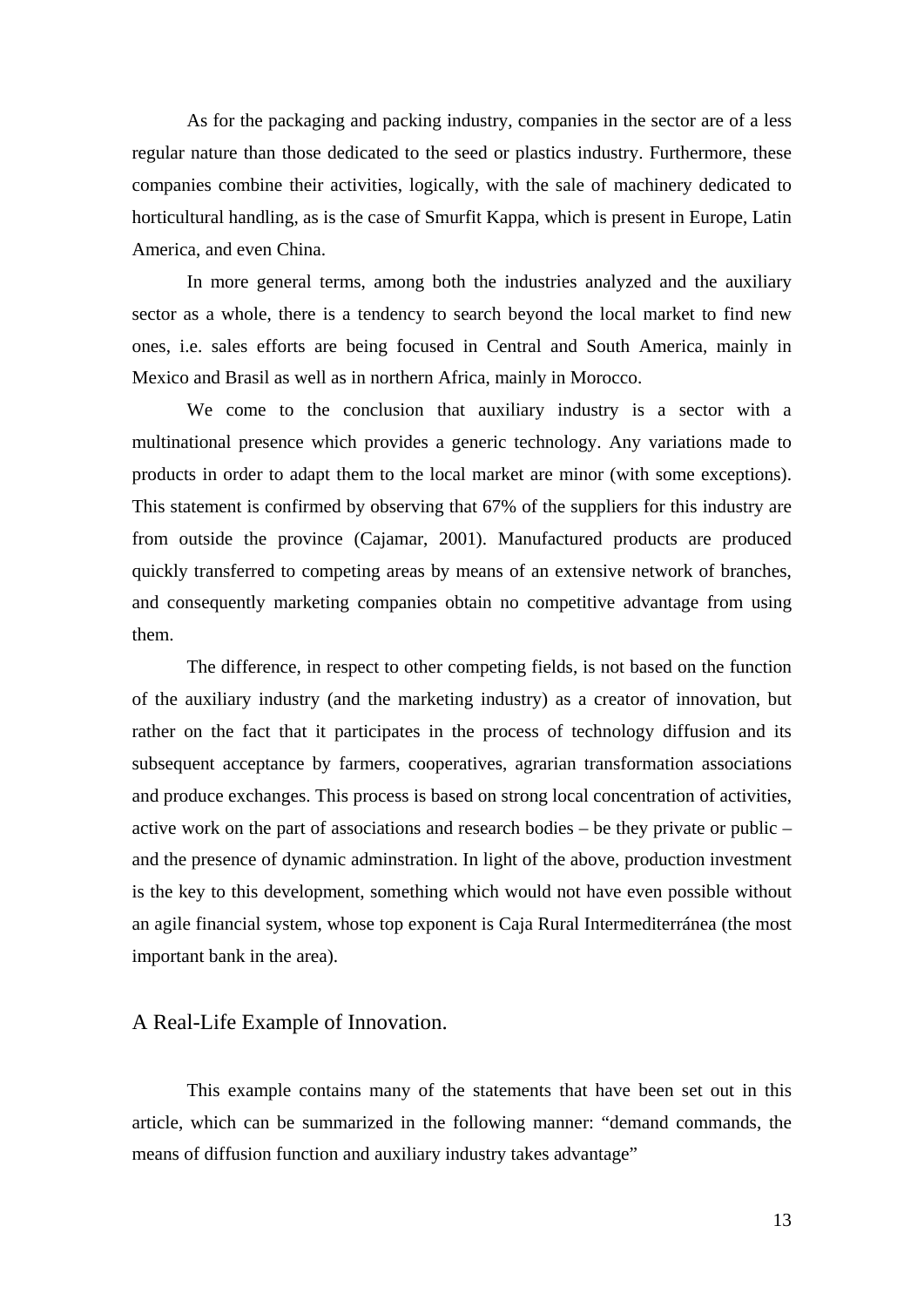The example that is herein described is the evolution of the implementation of integrated pest management (IPM) on horticultural farms belonging to members of social economy companies in Almeria. Integrated pest management, as a technology, involves:

- The introduction of arthropods that are natural enemies of pests. At first it was thought that this technology was not adaptable to the Almeria growing system due to: the massive presence of pests, the mild climate, the type of structures (non-hermetic greenhouses), as well as the lack of adaptation of the necessary auxiliary fauna since it was developed to be utilized in Central European countries (e.g. Holland).
- The adaptation of chemical product lines that are less detrimental to the environment in combination with predators, used to complement the former.

In the 1990's, the Andalusian Regional Government, private companies and the majority of cooperatives all began to express interest in this growing system. With respect to private companies, it was businesses with prior experience using the system, principally in Holland (the most prominent example is Koppert $\delta$ ), that first tried to expand its usage to the southeast of Spain: Almeria, Alicante and Murcia, albeit without much success.

So then why was this type of technology not widely utilized? In addition to the causes previously mentioned, a lack of environmental and food safety awareness among consumers, which was made evident by the purchases of large retail distribution chains (the main customers of horticultural production-marketing companies of Almeria). Strategy change on the part of these large chains was then quickly brought about by serious food safety problems that began to appear in Europe towards the end of the 1990's, which consequently affected requirements, with regard to quality, which suppliers were forced to comply with. Contrary to the way it may seem, these circumstances did not significantly alter the activities of horticultural productionmarketing companies, as the sector considered itself free of any food hazards by complying with the most widespread quality regulation in the field: Spanish Regulation UNE 155,000:2005, established by the Spanish Standardization and Certification Association (AENOR) which is a controlled production process for fresh fruits and

<u>.</u>

<sup>&</sup>lt;sup>8</sup> Koppert's main business center was created in 1967 and was located in the Netherlands. Koppert also currently has sales and/or production subsidiaries in England, France, Italy, Spain, the United States, Canada, Mexico, Turkey, Kenya, Poland, Morocco, South Korea and New Zealand.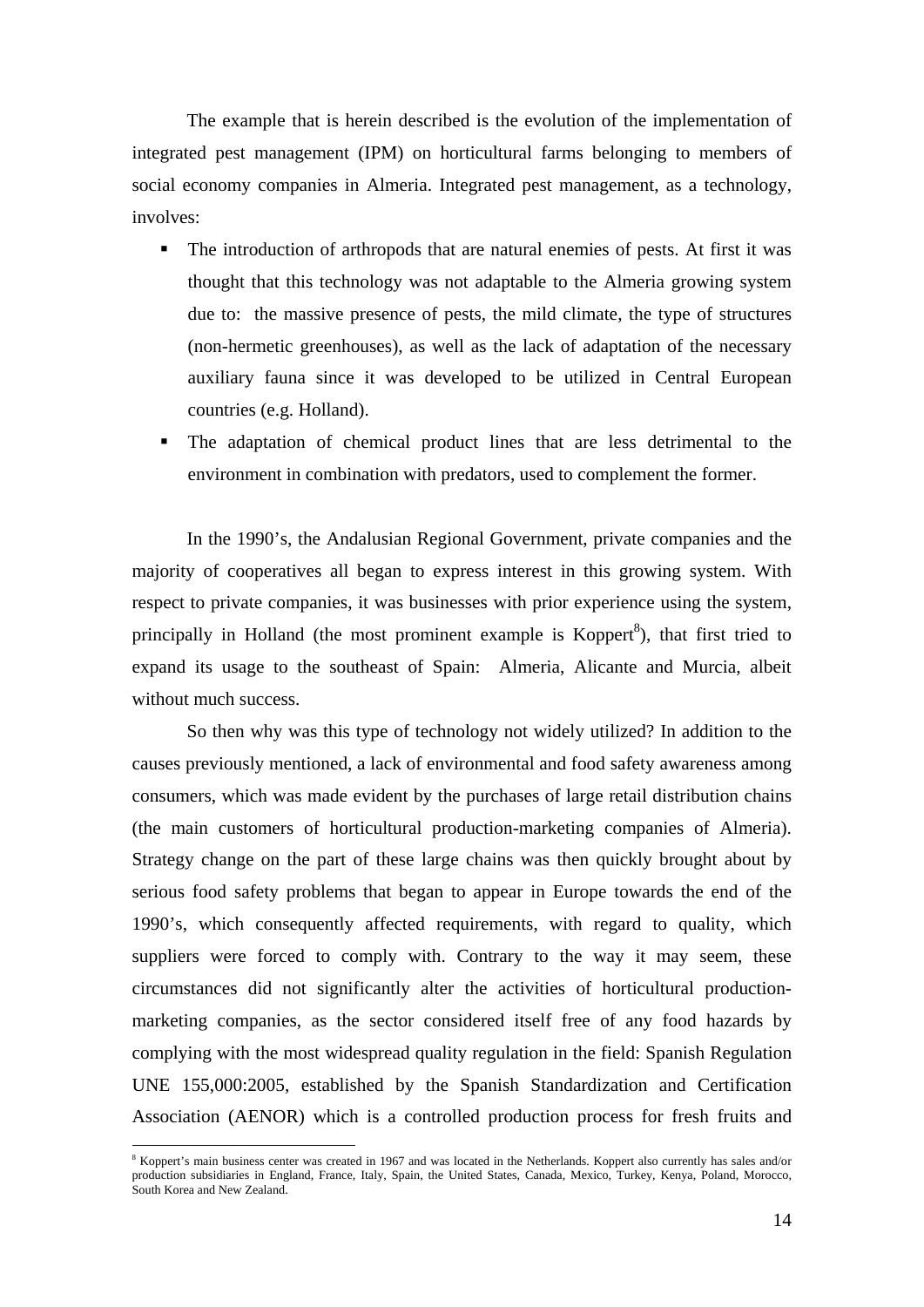vegetabes<sup>9</sup>. Compliance with this regulation implies limiting the use of phytosanitary products to 50% below the legal maximum residue levels (MRLs).

Until 2006, the implementation of biological pest management on Almerian farms was marginal. However, the sector took a complete turn in only one year due to: i) the emergence of resistences, among the most common pests, to the active chemical ingredients being used until that point (mainly on peppers), completely "disarming" all phytosanitary control methods<sup>10</sup>; and, ii) above all, enquiries made for "information" requests" on the part of Germany, United Kingdom and Holland from the Andalusian Department of Agriculture for the discovery (December 2006) of traces of an unauthorized active ingredient (isofenphos-methyl) in peppers exported to these countries (which did not result in a public health alert). The main distribution chains in Germany urged their suppliers to radically change their attitudes, both directly (obligating them to conduct chemical analyses $11$  on all commercialized produce) and indirectly, through the substitution of produce from Almeria for that from other origins (e.g. Israel). Companies had no choice but to implement a drastic change in growing systems in the field. This fact is confirmed by the evolution of the number of hectares utilizing biological control in the province of Almeria (Figure 4): the percentage of use of this technique increased from 7% in the 2006/2007 season (on a total growing area of 8,200 hectares dedicated to peppers) to 61% in 2007/2008 – in other terms, a variation of almost 800%. A formidable competitor as is Israel only managed to increase utilization by 17% during the same period of time, and, moreover, this was done on a total growing area of 2,000 hectares dedicated to peppers. The overall effort was therefore smaller in terms of percentage and total hectares converted. Nevertheless, an almost epidemic development of technology (logistics) can be observed in both zones.

When presented with this particular evolution, it is logical to wonder what mechanisms made such a rapid change possible. The key proved to be perfect coordination between the private and public sector. The public sector (Department of Agriculture-Andalusian Government) invested huge sums of money in a promotion campaign run throughout local media. This campaign, dubbed "green commitment,"

<sup>&</sup>lt;sup>9</sup> Recognized by GLOBALGAP and used by 70% of the horticultural marketing companies in Almeria.<br><sup>10</sup> This had been a fact for several seasons.

<sup>&</sup>lt;sup>10</sup> This had been a fact for several seasons.<br><sup>11</sup> This was demanded by the Andalusia Government in order to be able to market any horticultural produce. Every batch brought to an exchange or cooperative by a farmer had to be accompanied by a chemical analysis of the produce that guaranteed no unauthorized active ingredients were utilized.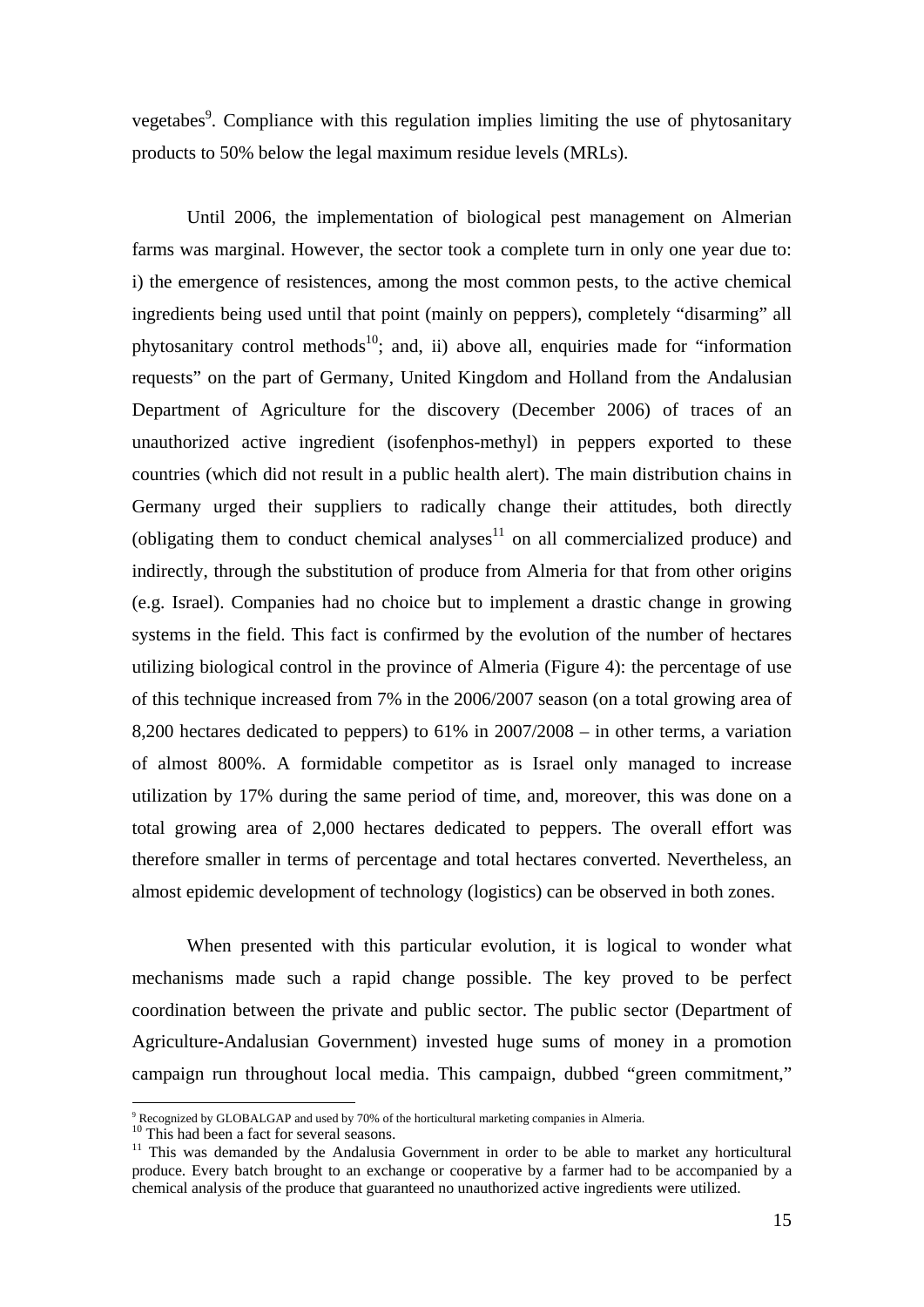expressed the need to introduce biological control; and it also subsidized a portion of the cost of buying "natural enemies" to be used on farms. The Association of Harvesters and Exporters of Fruit and Vegetables of Almería (COEXPHAL) created a team of specialists, led by the ex-technical director of Koopert Spain<sup>12</sup>, that was in charge of training the field technicians from companies belonging to COEXPHAL, as well as providing advice and guidance directly on farms. In addition, this association anticipated the need to provide predator insects and therefore created a technologybased company called Biocolor S.L., (shared by the company itself and others belonging to the association). Its focus was on production itself and research into the adaptation of species to the particular characteristics of Almeria. The main beneficiaries of all these events were those companies which had been traditionally involved in the production and sale of integrated pest management (e.g. Koopert, Biobest and Agrobio) which saw their sales grow exponentially in only one season. Indeed, in only one year, Almeria became the world's largest IPM-using area (6,500 hectares for both peppers and other products), larger than areas in other countries with a more established tradition of using this method, such as Holland and Israel.



Figure 4: Evolution of Areas with IPM in Almeria and Israel. Peppers.

Source: Designed for this study using data from the Department of Agriculture (Andalusian Regional Government) and Steinberg (2007)

1

 $12$  This is a clear example of diffusion of technology due to the movement of personnel within the industry.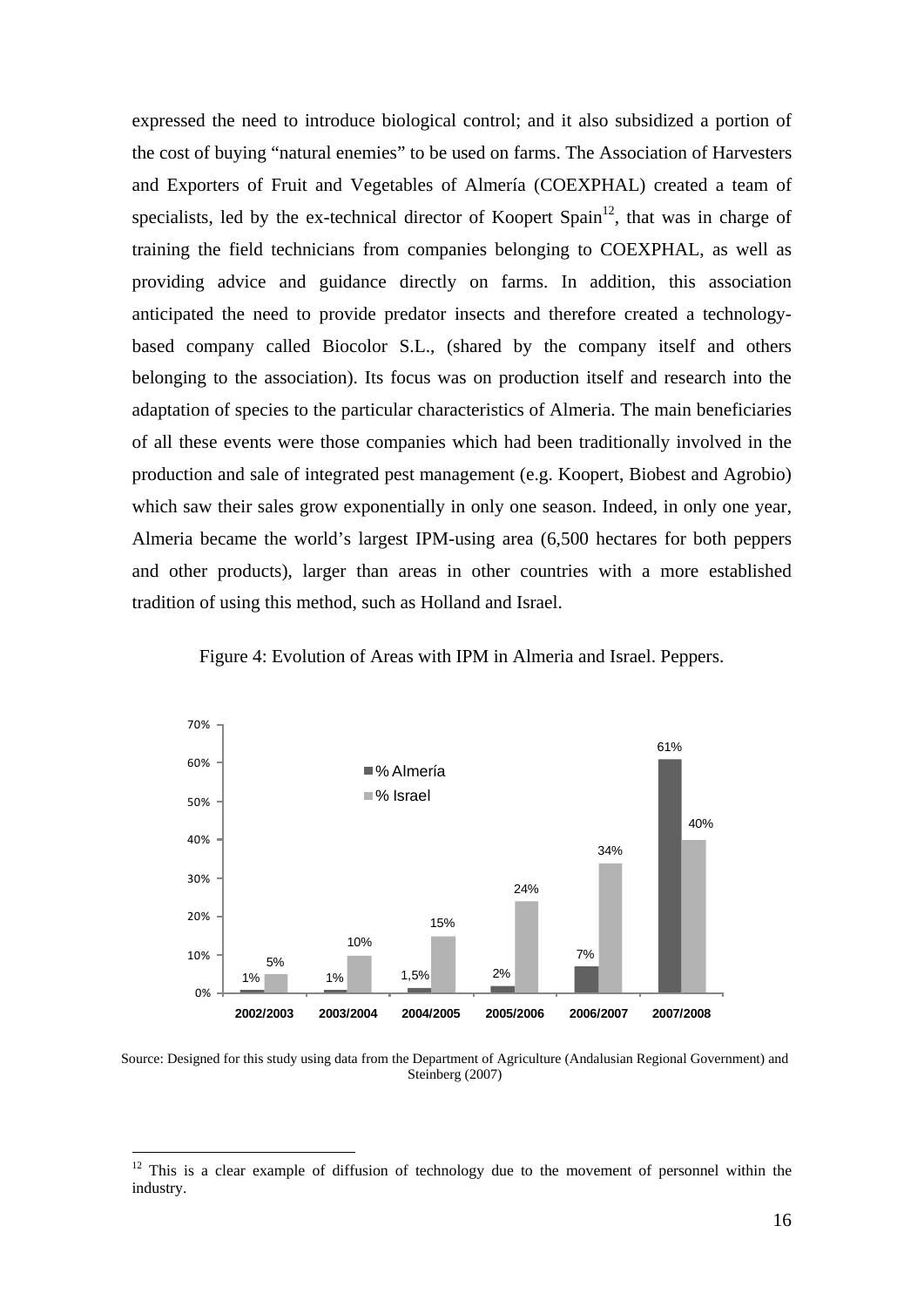## Conclusions and Discussion.

This study makes it clear that in agroindustrial clusters there are two important channels for the transfer of knowledge to the competition: multinational companies established in auxiliary industry and demand (retail distribution chain). Both actors share the same common denominator and that is to standardize the technology utilized. These results are in line with those obtained in other sectors: semiconductors (Almeida, 1996), and the textile industry (Thompson, 2002). Multinational companies, just like demand and auxiliary industry, play an important role as a driving force behind innovation, exactly as in the case of the agri-food sector according to Rama (2005). However, it is a generic kind of innovation and, therefore, is easily transferred to the competition. These facts condition the cluster in such a way that its priority function is the diffusion of technology and not its creation. Despite what has already been stated, it must be noted that there are limitations to studying a specific real-life case, as was done in this article, which is important when the time comes to generalize results. However, this could be used as the preliminary stage in studies that seek to generalize results through other means.

In regards to the conclusions particular to the case of Almeria, it is worth pointing out, as of today, this horticultural business cluster, as top supporter of the Spanish exporting sector, is not very developed. Its function is not the creation of new technology, which, in most cases, is not adapted to this sector. Nevertheless, a small innovative group does exist (a subsector of organic chemicals and fertilizers, packaging and packing, and greenhouse construction) which is trying to open the export market for differentiated products, but whose main customer is currently the provincial productionmarketing industry.

Farmers and local marketing companies, as principal buyers, limit themselves to adopting an innovation if it implies changing methods with respect of a habitual practice but not if it involves the utilization of a new technology. This fact is corroborated by observing the external composition of the auxiliary market, which should be the technological supplier for production and marketing. This industry is comprised of companies that serve zones competing with Almeria, which means that an innovation introduced locally will be introduced there in exactly the same way, providing no competitive advantage for its use.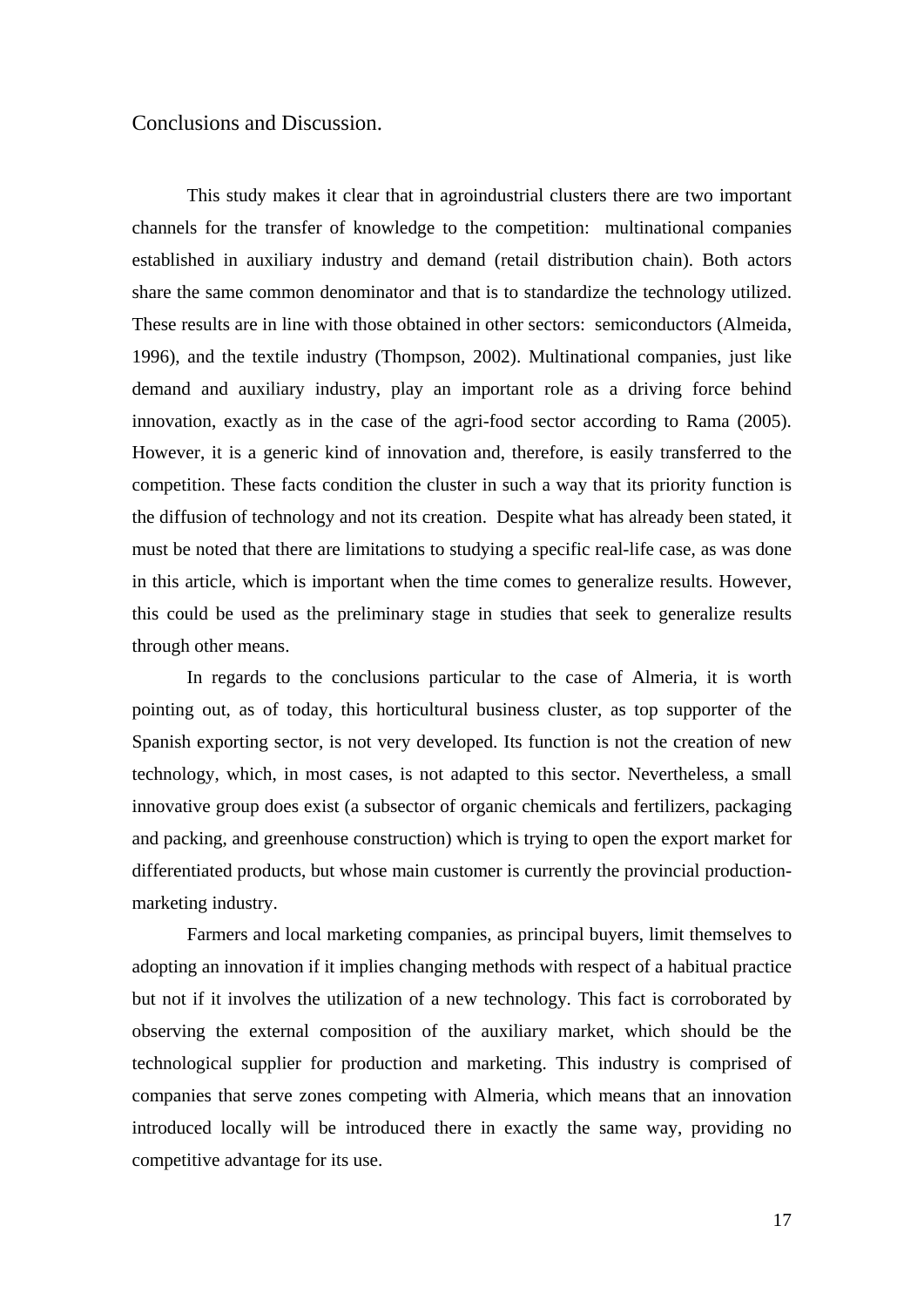The main function of the horticultural cluster is diffusion of technology, whether it be a newly implemented method or not, and primarily the speed with which the change takes place. The existence of a cluster oriented towards diffusion, which acclerates changes, entails positive complementary aspects as a result of being the first to adopt innovations (order effect). The problem which stands out is that the decision to innovate does not originate from the sector itself but is rather imposed from the outside by the demand, that is, by the retail distribution chain (main customer of marketing companies). Therefore, the competitive advantage that would be achieved by this rapid adaptation process is, for the most part, nullified by the fact that it is the customer who is adapting to its own obligation to do so.

For example, suppose that Socomo (Carrefour's purchasing center) wants all of its suppliers (Almeria and Morocco) to utilize integrated pest control management on their farms. Almeria, thanks to its organization as a diffusion cluster, would differentiate itself from Morocco in that its adaptation to the new technology would be very rapid (e.g., obtaining a one-year advantage). Following this time, Morocco and Almeria would have complied with the customer's standards, and their produce would be identical. However, if it were taken into consideration that Almeria's companies are faster than the competition, they are capable of taking control of scrace production inputs (highly-trained field technicians, development of storage systems, insect control and transport) and would be able to achieve an even greater return on this technology with respect of Morocco.

This example clearly demonstrates the need to establish systems that detect future market trends, i.e. Almeria would have been able to obtain a much greater competitive advantage if ten years ago, with the advent of integrated pest management in Spain, it had known how to identify and implement a future necessity.

Another conclusion is that the auxiliary industry, albeit with exceptions, only serves a purely commercial function, that is, selling its product, taking advantage of the strong local production concentration as a method of cutting costs (marketing, transport,...). Therefore, this industry's continuance, in Almeria, is indissolubly linked to the production and marketing phase. In this respect, insofar as what regards innovation financing on the part of public entities, all courses of action should prioritize projects through the collaboration between production-marketing companies and auxiliary industry. In this way a geographically adapted product would be developed.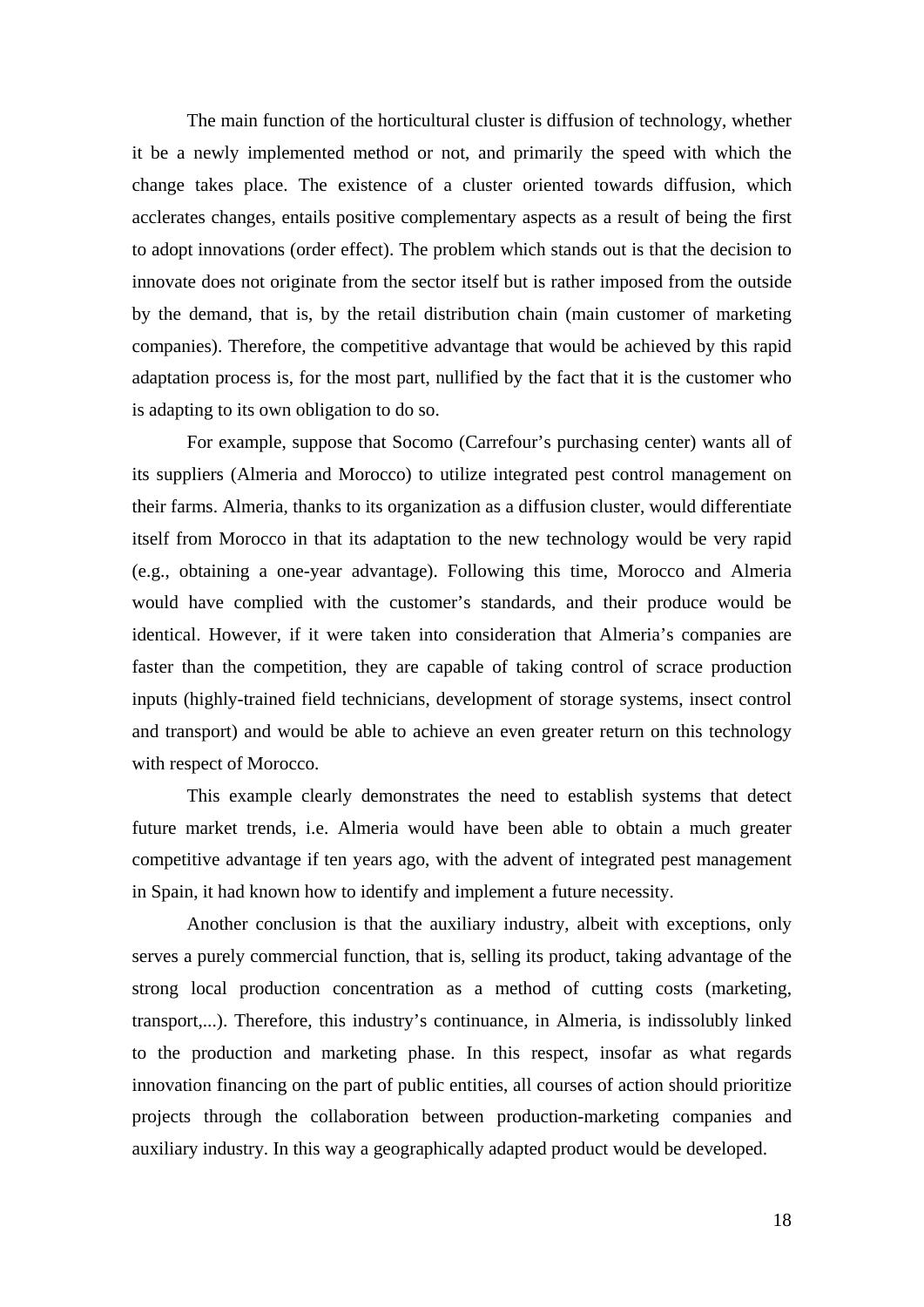Finally, this article also hopes to open discussion about a trend detected in technological incorporation during the agricultural production phase: if demand is the driving force behind innovation, new consumer trends towards biological farming (natural growing methods and elimination of pesticides) could result in a process of "technological disinvestment" as a means of obtaining competitive advantages or, at least, a slowing down of innovation (Beckeman and Skjöldebrand, 2006). This is because consumers are reluctant to accept new foods based on technological improvements, something which is evident, for example, when it comes to genetics (Miles et al., 2005) and functional foods (Frewer, Scholderer, and Lambert, 2003). This reluctance may be related to the fact that consumers maintain a high level of risk aversion when dealing with food.

#### Acknowledgments:

This research was partially funded by Spanish MCINN and FEDER aid ECO2008- 02258.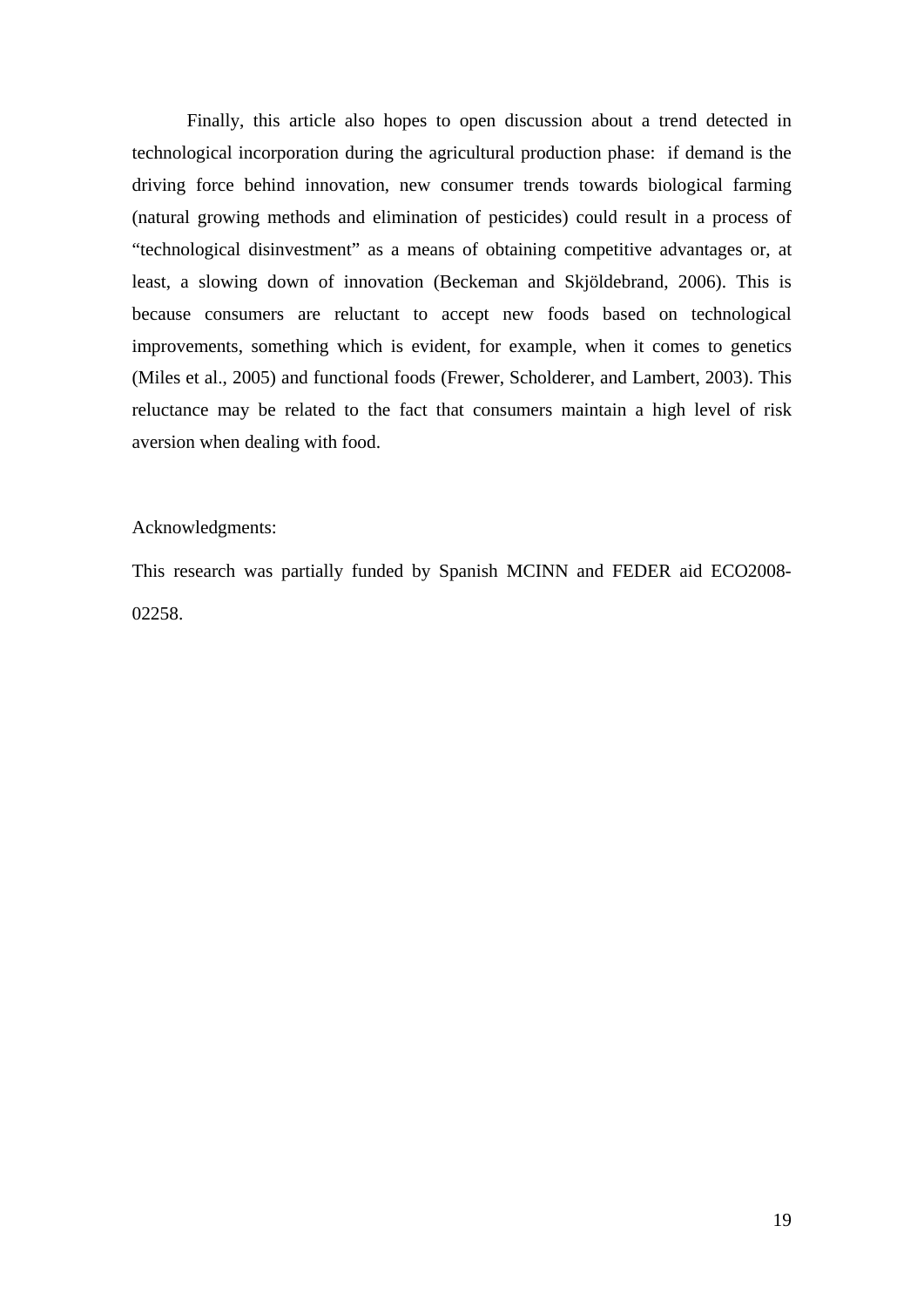### References:

- Almeida, P. (1996): "Knowledge sourcing by foreign multinationals: patent citation analysis in the United States semiconductor industry". Strategic Management Journal 17:155–165.
- Almeida, P., Song, J., Grant, R.M. (2002): "Are firms superior to alliances and markets? An empirical test of cross-border knowledge building". Organization Science 13: 147–161.
- Audretsch, D. B.; Feldman, M. P. (1996): "R&D spillovers and the geography of innovation and production". The American Economic Review. Vol. 86 (3): 630-641.
- Baptista, R. (2000): "Do Innovations Diffuse Faster within Geographical Clusters", International Journal of Industrial Organization, vol. 18(3): 515-535.
- Baptista, R. (2001): "Geographical Clusters and Innovation Diffusion". Technological Forecasting and Social Change, 66: 31–46.
- Bashir, A.; Scoott, W. (2001): "Nafta Intra-Indutry Trade in Agricultural Food Products". Agribusiness, vol.17 (2): 255-271.
- Beckeman, M.; Skjöldebrand, C. (2007): "Clusters/networks promote food innovation". Journal of Food Engineering, vol. 79 (4): 1418-1425.
- Ben Kaabla, M.; Gil, J.M. (1994): "La competitividad de las exportaciones agroalimentarias españolas tras la CE". Revista Española de Economía Agraria, nº 170, pp 13-46.
- Bottazzi, L.; Peri, L. (2000): "Innovation and spillovers: evidence from European regions". CESifo Working Paper Series. Working Paper No. 340.
- Bruce, W.; Meulenberg, M. (2002): "Innovation in the food industry". Agribusiness, vol. 18(1), pp 1-21.
- Bulgelman, R. A. and Sayles, L. R. (1986): *Inside Corporate Innovation: Strategy, Structure, and Managerial Skills*. The Free Press, New York (USA).
- Instituto de Estudios de Cajamar (2001*)*: *Informe sobre la industria auxiliar de la agricultura y las empresas de comercialización: un enfoque tecnológico productivo.*  Ed. Cajamar. Almería. España.
- Christensen, J.L.; Rama, R.; von Tunzelmann, N. (1996): "Study on Innovation in the European Food Products and Beverages Industry". European Innovation Monitoring System, SPRINT. European Commision: 145.
- Céspedes-Lorente, J.; Martínez del Río, J. (2007): "¿Generan los clusters geográficos capacidades basadas en la gestión ambiental y la innovación? Un enfoque basado en recursos". Cuadernos Económicos del ICE, nº 73:151-174.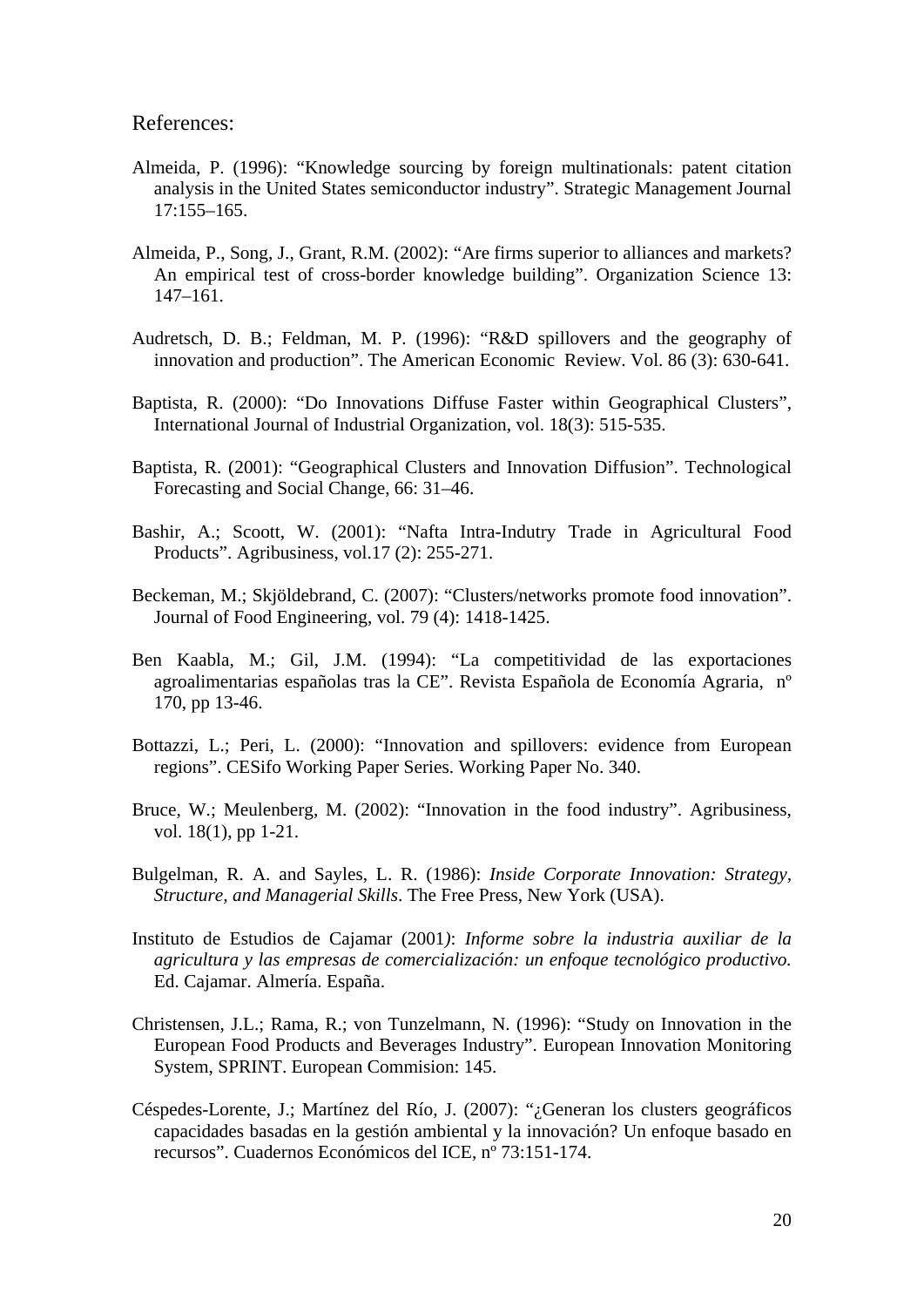- De Pablo, J.; Pérez-Mesa, J.C. (2004): "El Entramado de empresas de economía social dedicadas a las comercialización agraria: problemas generales y perspectivas de competitividad". Estudios Agrosociales y Pesqueros, nº 202: 71-100.
- Dunning, J.H. (2001). *Global capitalism at bay?* London-New York: Routledge.
- Ferraro, F.J. (2000): *El sistema productivo almeriense y los condicionamientos hidrológicos.* Ed. Civitas. Madrid.
- Frewer, L.; Scholderer, J.; Lambert, N. (2003). "Consumer acceptance of functional foods: issues for the future". British Food Journal, 105(10): 714–731.
- Frost, T.S. The geographic sources of foreign subsidiaries' innovations, Strategic Management Journal 22 (2): 101–123.
- Galizzi, G., & Venturini, L. (1996). Product innovation in the food industry: Nature, characteristics and determinants. En *Economics of innovation: The case of food industry*. Heidelberg. Physica-Verlag: 33–145.
- Gatignon, H.; Robertson, T. (1986): "A Prepositional Inventory for New Diffusion Research", Journal of Consumer Research, vol. 11(4): 849-867.
- Geroski, P.A. (2000): "Models of Technology Diffusion", Research Policy, vol. 29 (4- 5): 603-625.
- Greenaway, D.; R. Hine y Ch. Milner (1994): "Country specific factors and the pattern of horizontal and vertical intra-industry trade in the U.K.", Weltwirtschaftliches Archiv, Vol. 130, pp. 77-100.
- Grubel H.G.; Lloyd P.J. (1975). *Intra-Industry Trade: the Theory and Measurement of Intra-Industry Trade in Differentiated Products.* London: The Macmillan Press Ltd.
- Karshenas, L.; Stoneman, P. (1995): "Technological Diffusion", en P. Stoneman [ed.]: Handbook of the Economics of Innovation and Technological Change, London: Blackwell: 265-297.
- Ketels, C. (2003<sup>a</sup>): "The Development of the cluster concept present experiences and further developments". Document prepared for NRW conference on clusters, Duisburg, Germany, 5 Dec.
- Ketels, C. (2003<sup>b</sup>): "European Clusters". *Structural Change in Europe 3 Innovative City and Business Regions*. Bollschweil: Hagbarth Publications.
- Koivisto Hursti, U. K.; Magnusson, M. K.; Algers, A.: (2002). "Swedish consumers' opinions about gene technology". British Food Journal, vol. 104(11): 860–872.
- Levin, S.G.; Levin, S.L.; Meisel, J.B. (1987): "A Dynamic on Analysis of the Adoption of a New Technology. The Case of Optical Scanners", Review of Economics and Statistic, vol. 69(1): 12-17.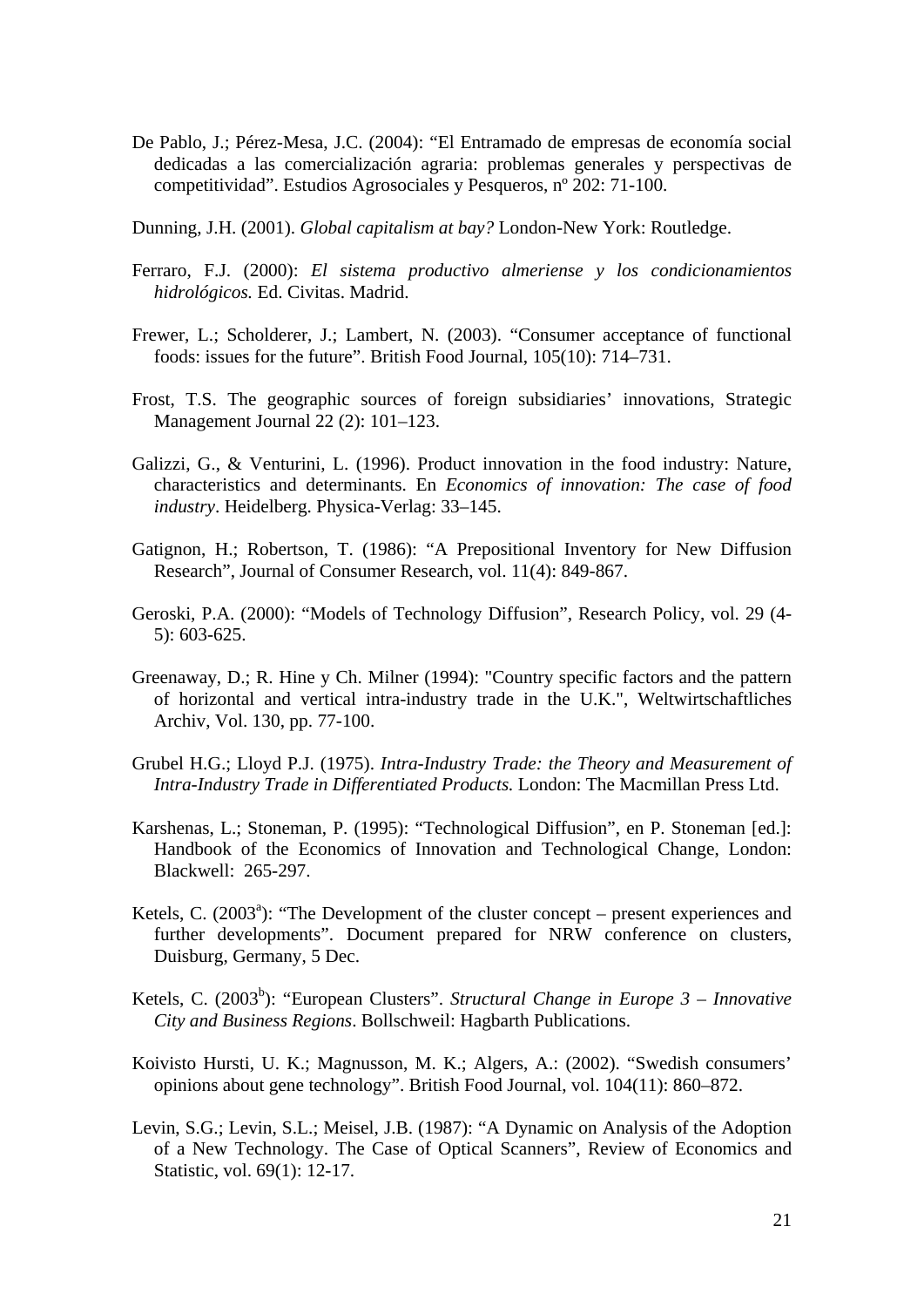- McCann, P.; Aritab, T.; Gordon, R. (2002): "Industrial clusters, transactions costs and the institutional determinants of MNE location behavior". International Business Review, Vol. 1(6): 647-663
- Mansfield E. (1961): "Technical Change and the Rate of Imitation", Econometrica, vol. 29(4): pp. 741-766.
- Mansfield E. (1993): "The Diffusion of Flexible Manufacturing Systems in Japan, Europe and the United States", Management Science, vol. 39(2): 149-459.
- Maskell, P. (2001): "Towards a knowledge-based theory of the geographical cluster". Industrial and Corporate Change, 10(4): 921.
- Malmberg, A. y Power, D. (2005): "(How) Do (Firms in) Clusters Create Knowledge?" Industry and Innovation, 12(4): 409.
- MCevily, B. y Zaheer, A. (1999): "Bridging ties: A source of firm heterogeneity in competitive capabilities". Strategic Management Journal, 20(12): 1133.
- Miles, S.; Ueland, O.; Frewer, L. (2005): "Public attitudes towards genetically-modified food". British Food Journal, 107(4): 246–262.
- Mili S., Rodríguez-Zúñiga M.; Sanz Cañada J. (2001). "Processor-Distributor Relationships and Technological Change: The Processed-Meat Marketing Channel in Spain", Quality Management and Process Improvement for Competitive Advantage in Agriculture and Food. Eds. G. Schiefer & R. Helbig, Bonn. Universität Bonn-ILB, pp. 339-359.
- Minguzzi, A.; Passaro, R. (2000): "The network of relationships between the economic environment and the entrepreneurial culture in small firms". Journal of Business Venturing 16: 181–207.
- Mudambi, R. (2002): "Knowledge management in multinational firms". Journal of International Management, Vol. 8(1):1-9
- Navarro Arancegui, M. (2003): "El análisis y la política de clusters: teoría y realidad". Economiaz: Revista de economía vasca; nº 53: 14-49
- Nobel, R. and Birkinshaw, J. (1998): "Innovation in multinational corporations: control and communication patterns in international R&D operations". Strategic Management Journal 19(5): 479–496.
- Nueno, J. L. (2004, a): *La innovación alimentaria en España*. Ed. AECOC. Madrid.
- Nueno, J. L. (2004, b): "Alimentación y consumo: qué demandan los consumidores". II Congreso de Cooperativas Agrarias de Andalucía. Almería, 9-10 marzo. [En línea] < http://www.sunnet.es/pruebas/faeca\_congre/ponenc.htm> [13/06/2004].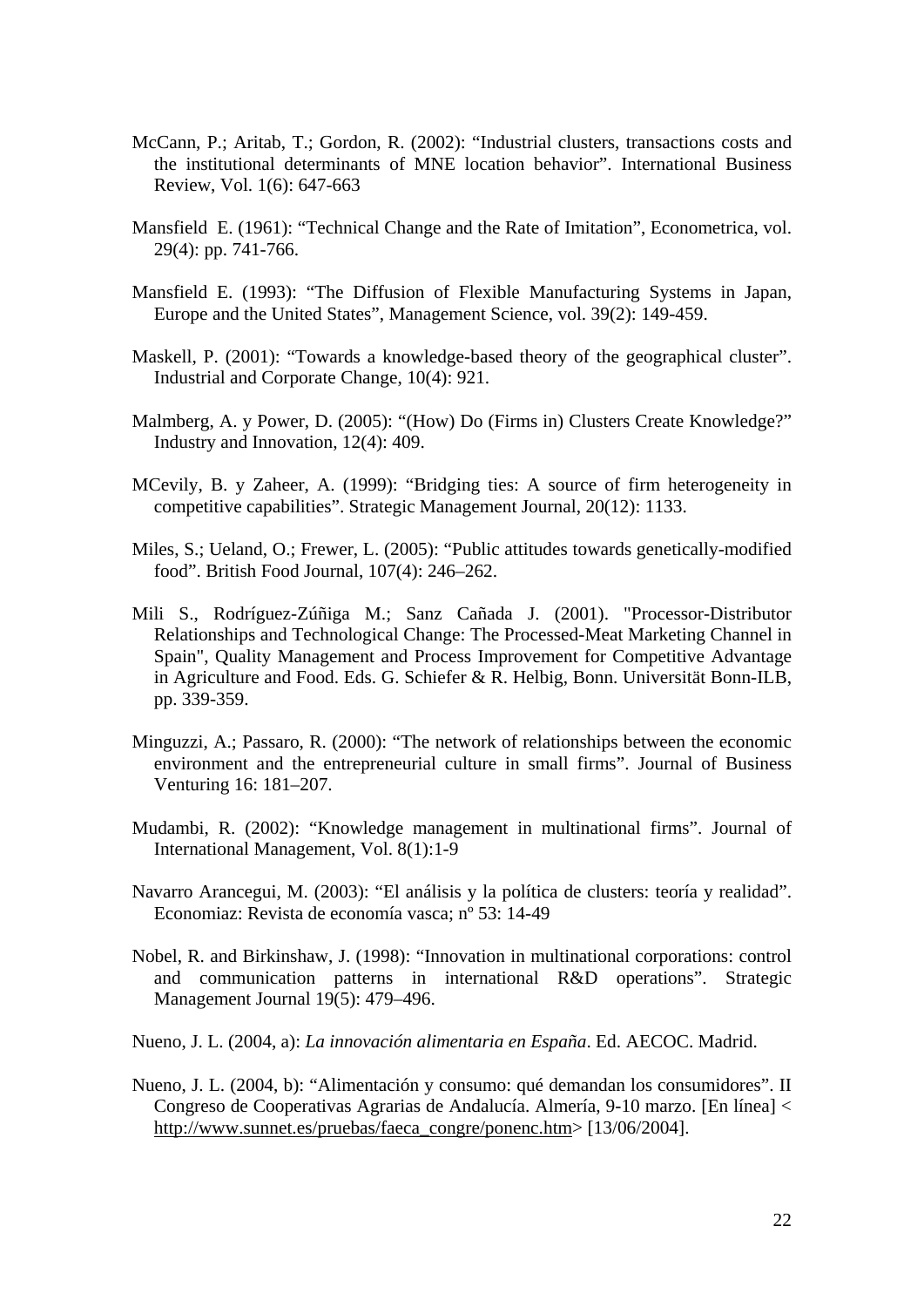- Pérez-Mesa, J.C.; De Pablo, J. (2005): "Un análisis de riesgos laborales en empresas de manipulado hortofrutícola: el caso almeriense". Revista de Estudios Cooperativos, nº 86, pp 111-128.
- Pérez-Mesa, J.C.; De Pablo, J. (2007): "Caracterización del comercio internacional de frutas y hortalizas en la Unión Europea". Estudios de Economía Aplicada, vol. 23(3): 619-642.
- Porter, M. E. (1998<sup>a</sup>): "Clusters and the new economics of competition". Harvard Business Review, 76 (6): 77.
- Porter, M. E. (1998<sup>b</sup>). "Cúmulos y competencia. Nuevos objetivos para empresas, Estados e instituciones". *Ser competitivos. Nuevas aportaciones y conclusiones.* Ediciones Deusto. Bilbao.
- Rama, R. (2005): "La innovación en el sector agroalimentario: el punto de vista de las grandes empresas comercializadoras". *IV congreso internacional de horticultura mediterránea.* Ed. Universidad de Almería: 139-145.
- Roder, C.; Herrmann, R.; Connor, J. M. (2000): "Determinants of new product introductions in the US food industry: A panel-model approach" Applied Economics Letters, 7: 743-748.
- Shacked, A. and Sutton, J. (1984): Natural Oligopolies and International Trade. Ed. Henryk Kierzkowski, *Monopolistic Competition and International Trade*. Oxford: Oxford University Press.
- Steiner, S. (2007): "Evolution of IPM (Biocontrol) in protected sweet pepper in Israel". I jornadas sobre control biológico en hortícolas, 12 de diciembre, Almería.
- Stevens, C. (1997): "Mapping innovation". Organisation for Economic Cooperation and Development. The OECD Observer. Paris: Aug/Sep 1997. Iss. 207: 16-20.
- Saxenian, A. (1990): "Regional Networks and the Resurgence of Silicon Valley". California Management Review, 33(1): 89.
- Singh, J., 2004. Multinational firms and knowledge diffusion: evidence using patent citation data, Working Paper. In red. [http://faculty.insead.edu/singhj/academic/jasjit\_spillovers.pdf]. Consulted 12/12/2007.
- Stewart-Knox, B., & Mitchell, P. (2003): "What separates the winners from the losers in the new food product development?" Trends in Food Science & Technology, 14: 58- 64.
- Stoneman, P. (2001): *The economics of technological diffusion*, Blackwell, Oxford.
- Tallman, S.; Jenkins, M.; Henry, N.; Pinch, S. (2004): "Knowledge, Clusters, And Competitive Advantage". The Academy of Management Review, 29 (2): 258.